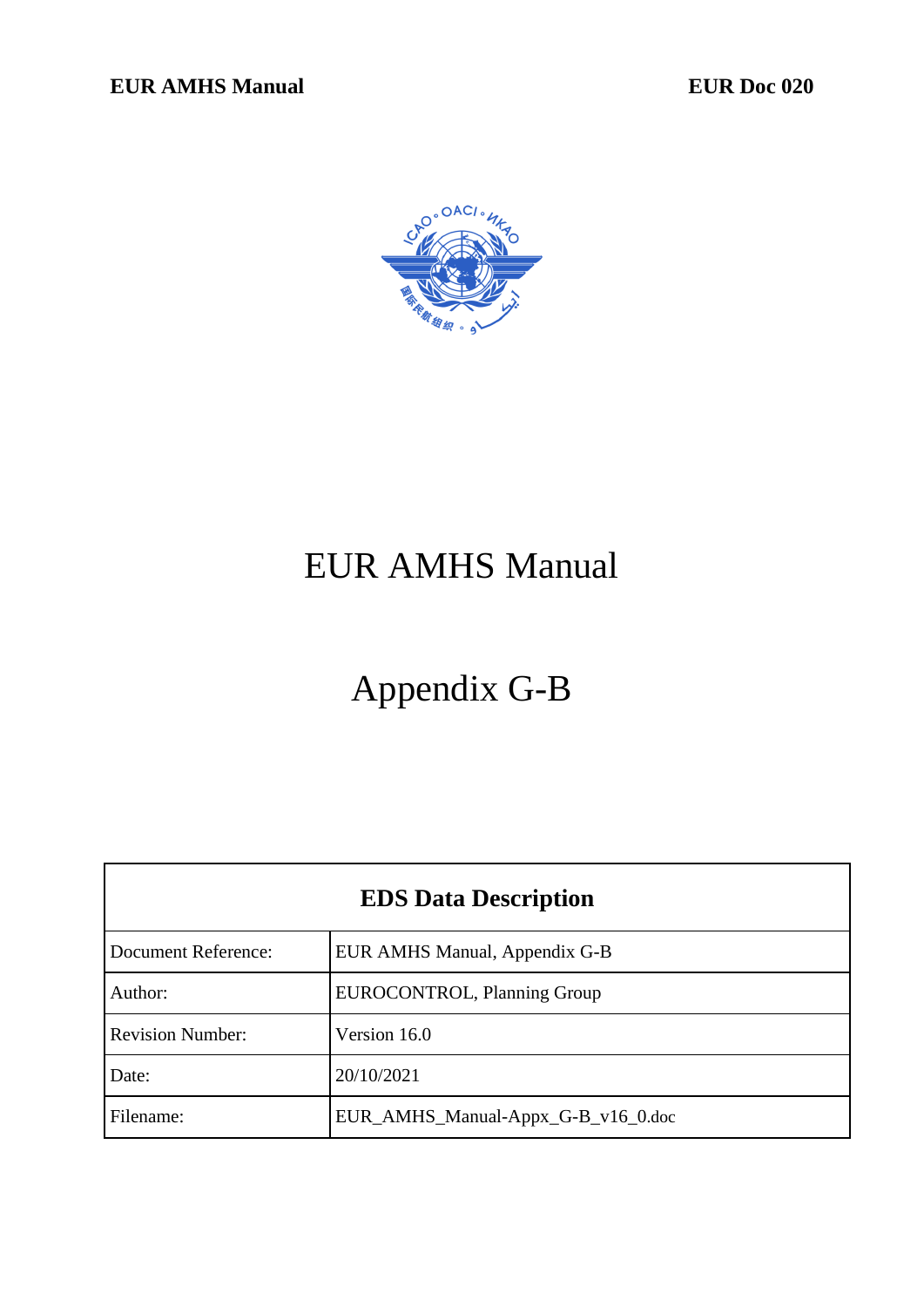# Document Control Log

| <b>Edition</b> | <b>Date</b> | <b>Comments</b>                                                                                                                                                                                                                                                                    | section/pages<br>affected   |
|----------------|-------------|------------------------------------------------------------------------------------------------------------------------------------------------------------------------------------------------------------------------------------------------------------------------------------|-----------------------------|
| 0.1            | 19/01/2016  | Creation<br>document<br>of<br>the<br>based<br>on<br>EUROCONTROL document [10], takeover of<br>Chapter 6 (Appendix G),                                                                                                                                                              | all                         |
| 0.2            | 07/09/2016  | Inserting "Mapping of Information AMC – EDS"                                                                                                                                                                                                                                       | Chapter 4                   |
| 0.3            | 13/09/2016  | <b>Editorial modifications</b>                                                                                                                                                                                                                                                     | all                         |
| 0.4            | 16/02/2017  | Editorial modifications                                                                                                                                                                                                                                                            | all                         |
| 1.0            | 04/04/2017  | Final version for presentation to AFSG/21 as<br>attachment to CP-AMHSM-16-002, CP-AMHSM-<br>16-003 and DR-AMHSM-16-001                                                                                                                                                             | all                         |
| 12.0           | 28/04/2017  | Adopted version (AFSG/21)                                                                                                                                                                                                                                                          |                             |
| 12.1           | 23/04/2018  | Incorporation of CP-AMHSM-17-004                                                                                                                                                                                                                                                   | References                  |
| 13.0           | 27/04/2018  | Adopted version (AFSG/22)                                                                                                                                                                                                                                                          |                             |
| 13.1           | 11/02/2019  | Incorporation of CP-AMHSM-18-002                                                                                                                                                                                                                                                   | 3.3.8, 3.4.3.28,<br>3.6.3.4 |
| 14.0           | 05/03/2019  | Adopted version (AFSG/23)                                                                                                                                                                                                                                                          |                             |
| 14.1           | 26/11/2019  | Incorporation of CP-AMHS-19-002<br>According to COG/74&RCOG/11<br>Adaption:<br>Decision /4, Approval of AFS to SWIM Transition<br>Task Force (AST TF) Terms of Reference (ToR)<br>and coherent Work Programme, the Author of<br>EUR Doc 020 changed from "AFSG PG" to "AST<br>PG". | all                         |
| 15.0           | 12/11/2020  | Adopted version (AST TF/01)                                                                                                                                                                                                                                                        |                             |
| 16.0           | 20/10/2021  | Adopted version (AST TF/02)                                                                                                                                                                                                                                                        |                             |
|                |             |                                                                                                                                                                                                                                                                                    |                             |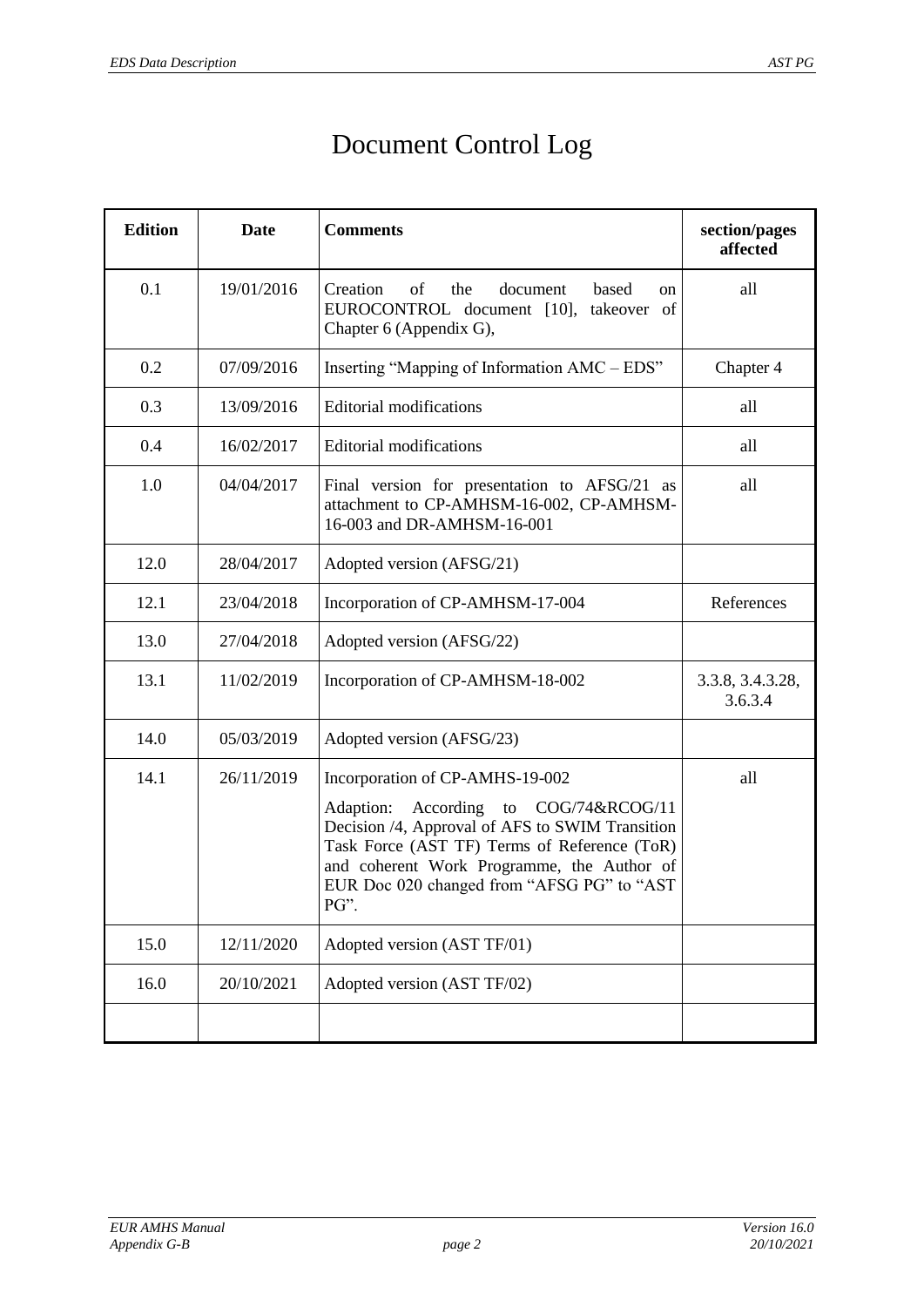# Table of contents

| 1                                      |                                                    |  |
|----------------------------------------|----------------------------------------------------|--|
| 1.1<br>1.2<br>1.3                      |                                                    |  |
| $\mathbf{2}$                           |                                                    |  |
| 2.1<br>2.2                             |                                                    |  |
| 3                                      |                                                    |  |
| 3.1<br>3.2<br>3.3<br>3.4<br>3.5<br>3.6 | 3.4.1<br>3.4.2<br>3.4.3<br>3.6.1<br>3.6.2<br>3.6.3 |  |
| $\overline{\mathbf{4}}$                |                                                    |  |
| 4.1<br>4.2<br>4.3<br>4.4<br>4.5<br>4.6 |                                                    |  |
| 5                                      |                                                    |  |
| 5.1<br>5.2<br>5.3                      |                                                    |  |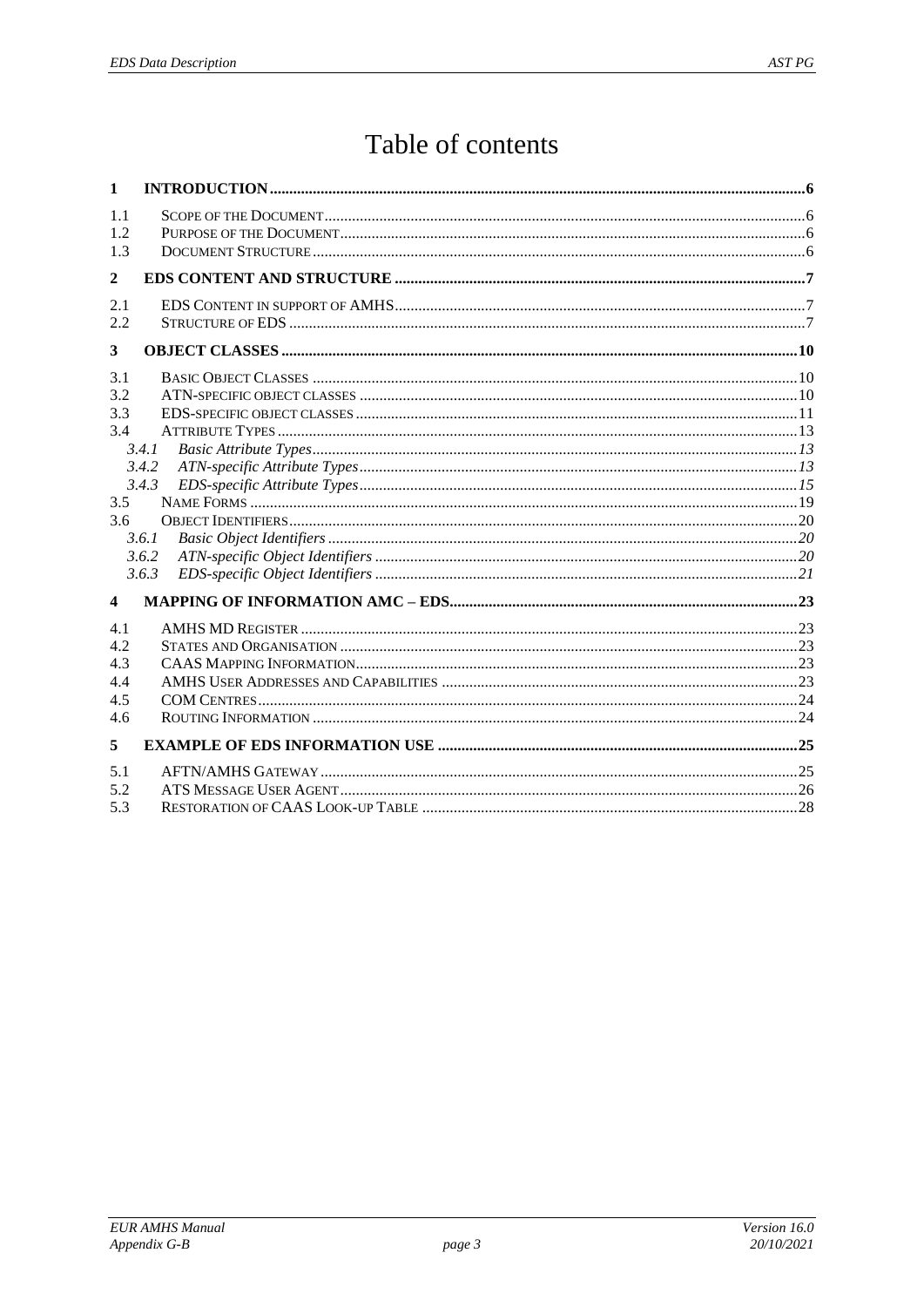# References

- <span id="page-3-8"></span>[1] ICAO Annex 10 – Aeronautical Telecommunications, Volume II: Communication Procedures
- <span id="page-3-4"></span>[2] ICAO Doc 9880-AN/466: Manual on Detailed Technical Specifications for the Aeronautical Telecommunication Network (ATN) using ISO/OSI Standards and Protocols, Part II – Ground-Ground Applications - Air Traffic Services Message Handling Services (ATSMHS), Second Edition – 2016
- <span id="page-3-1"></span>[3] ICAO Doc 9880 AN/466 Manual on Detailed Technical Specifications for the Aeronautical Telecommunication Network (ATN) using ISO/OSI Standards and Protocols, Part IV — Directory Services, Security and Identifier Registration, Second Edition, 2016
- [4] ICAO Doc 9896 Manual on the Aeronautical Telecommunication Network (ATN) using Internet Protocol Suite (IPS) Standards and Protocols, 2nd Edition, 2015
- <span id="page-3-3"></span>[5] EUR Doc 020, EUR AMHS Manual
- <span id="page-3-5"></span>[6] EUR Doc 021, ATS Messaging Management Manual
- [7] EUROCONTROL-SPEC-0136 EUROCONTROL Specification on the Air Traffic Services Message Handling System (AMHS), Edition 2.0, 18/09/2009

*Note.– Specification's reference published as a Community specification in the Official Journal of the European Union, C 323/24, 31.12.2009.*

- <span id="page-3-2"></span>[8] EUROCONTROL European Directory Service (EDS) – Operational Concept – WP2 (Concept), Version 1.0, 26/10/2011
- [9] EUROCONTROL European Directory Service EDS User Interface Manual Version 2.0 Edition Date: 11/12/2015, Status: Released Issue, Intended for: AFSG
- <span id="page-3-0"></span>[10] EUROCONTROL European Directory Service – AMC-EDS Interface Specification – Version 2.0 Edition Date: 11/12/2015, Status: Released Issue, Intended for : AFSG
- [11] ISO/IEC 7498-1 Information technology Open Systems Interconnection Basic Ref. Model: The Basic Model, 2nd Edition, 1994
- <span id="page-3-6"></span>[12] ISO/IEC 9594-n Information technology – Open Systems Interconnection – The Directory (multi-part), 5th Edition, 2005

*Note.– This set of standards was also published as ITU-T X.500 (08/2005) set of standards.*

- <span id="page-3-7"></span>[13] ISO/IEC 10021-7 Information technology – Message Handling Systems (MHS) – Interpersonal Messaging System, 2003
- [14] IETF RFC 1006 ISO Transport Service on top of the TCP, Version: 3, May 1987
- [15] IETF RFC 2126 ISO Transport Service on top of TCP (ITOT), March 1997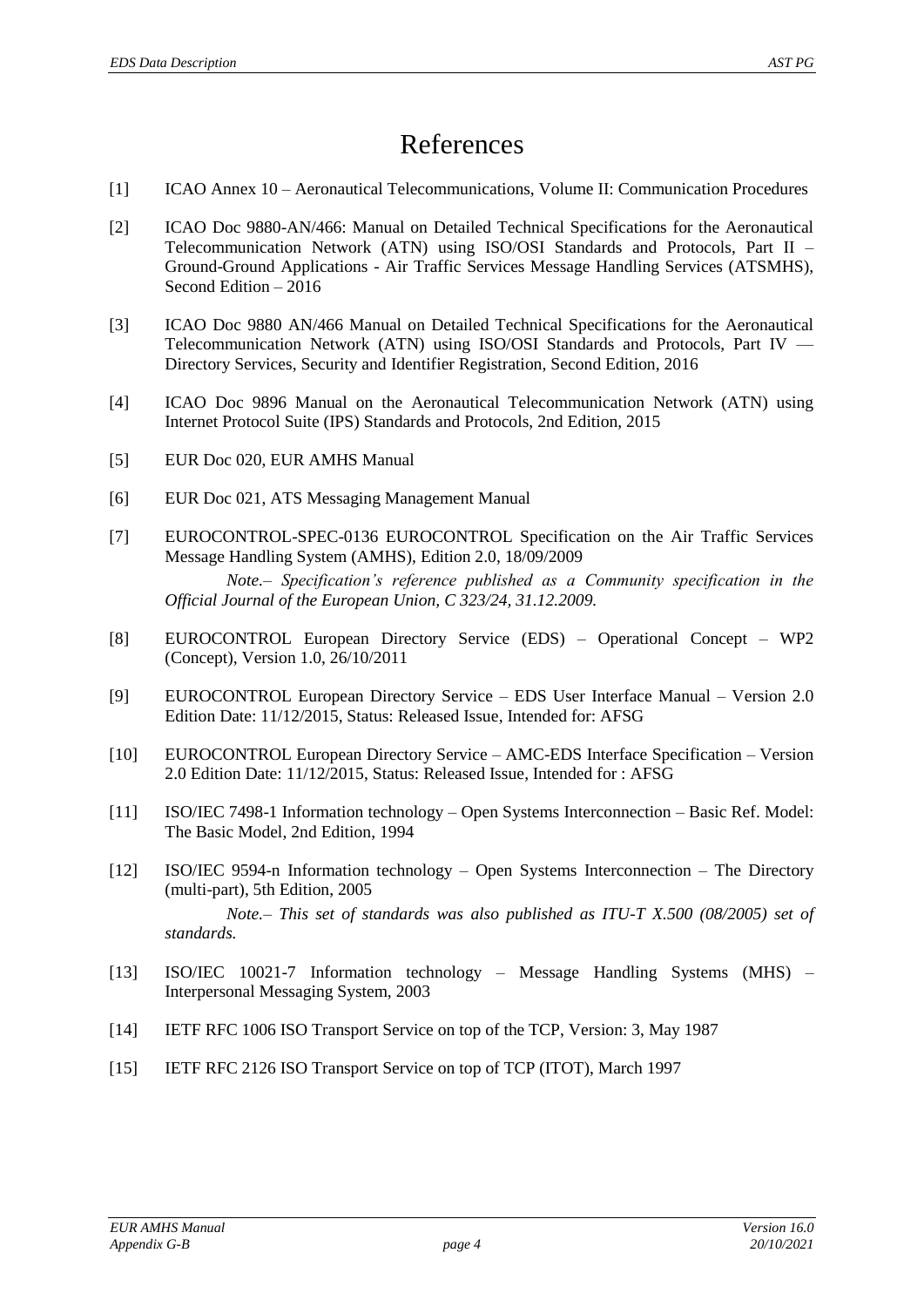# Table of Figures

# List of Tables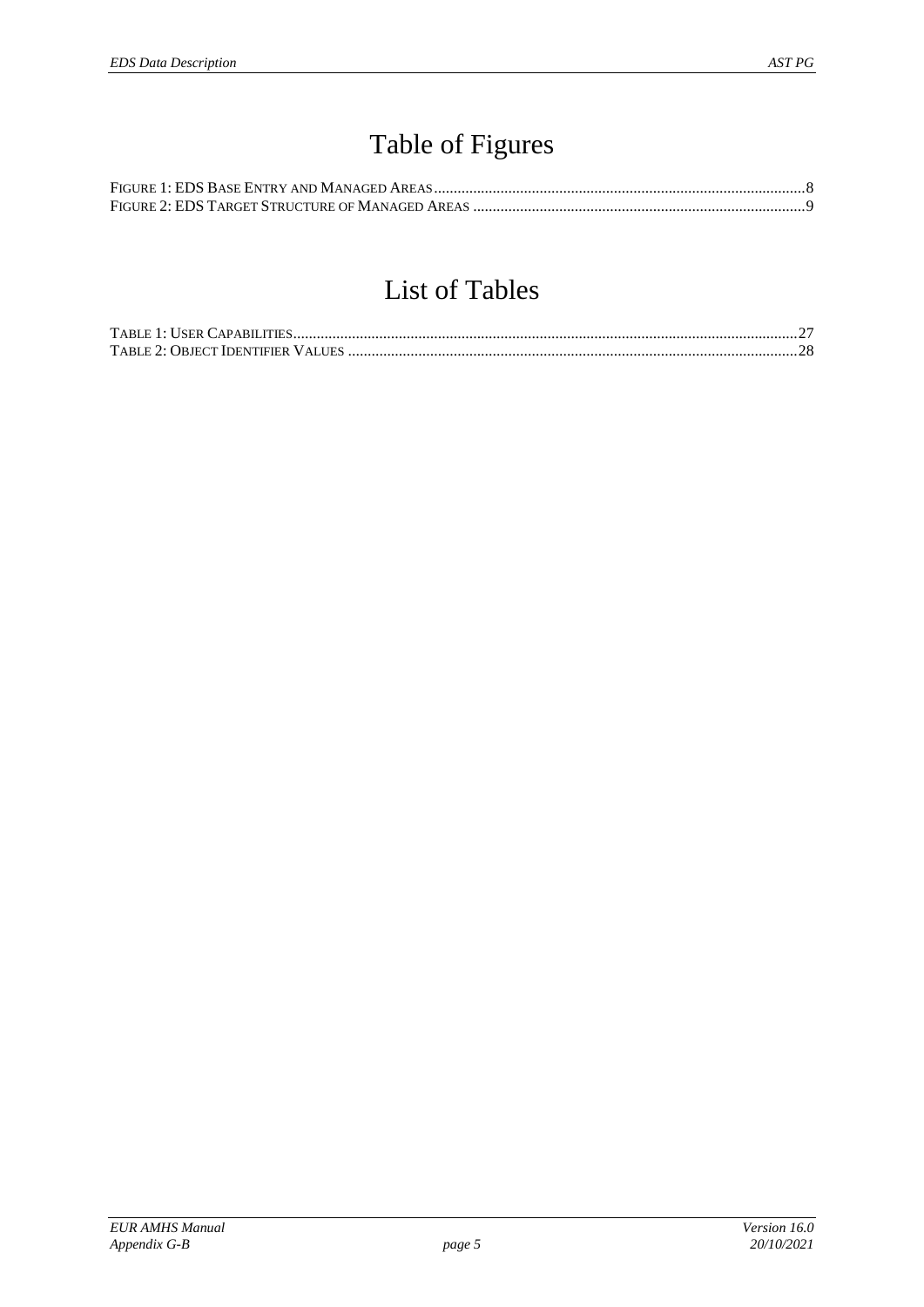# <span id="page-5-0"></span>**1 Introduction**

#### **1.1 Scope of the Document**

1.1.1 This document describes the information provided by the European Directory Service (EDS). It provides details regarding the structure and elements (Object Classes and associated Attribute Types) used by the Directory Tree in the Central European DSA and as replication in the Co-operating and Adjacent DSAs.

1.1.2 The European Directory Service (EDS) is the implementation of ATN Directory services [\[3\]](#page-3-1) in Europe. The EDS provides future, directory-based means for collection and distribution of information within Europe and exchange of information with other Regions, States and Organisations.

1.1.3 EUROCONTROL has implemented the Central European DSA for the initial step according to the EDS Operational Concept initially defined in the EUROCONTROL EDS Operational Concept document [\[8\]](#page-3-2), adopted by the Aeronautical Fixed Services Group (AFSG) and published in Appendix G to ICAO EUR Doc 020 (EUR AMHS Manual) [\[5\]](#page-3-3).

1.1.4 In the initial step of the EDS Operational Concept the ATS Messaging Management Centre (AMC) is the single source of information for distribution by EDS. In support of the ATS Message Handling Service (ATSMHS) the AMC supplies related information to the Central European DSA which in turn distributes the information to Co-operating and Adjacent DSAs.

#### **1.2 Purpose of the Document**

1.2.1 The purpose of this document is the establishment of a reference document for the information/data provided by the Central European DSA and replicated in the Co-operating and Adjacent DSAs. This document describes the structure of the EDS Directory Information Tree (DIT), the Object Classes (OC) and Attribute Types, the mapping of AMC information to the directory elements and provides guidance for implementation to the parties involved.

1.2.2 The operators, engineering and maintenance personnel of States or Organisations operating Co-operating and Adjacent DSAs are the intended, primary audience of this document. In addition, this document might serve implementers and users as guidance material.

#### **1.3 Document Structure**

1.3.1 This document is composed of the following chapters:

- Chapter [1](#page-5-0) (this chapter) contains an introduction to the document.
- Chapter [2](#page-6-0) gives an overview on EDS content and structure.
- Chapter [3](#page-9-0) specifies the Object Classes, Attribute Types and Object Identifiers used.
- Chapter [4](#page-22-0) provides the mapping information between AMC and EDS data.
- Chapter [5](#page-24-0) gives example of EDS information use.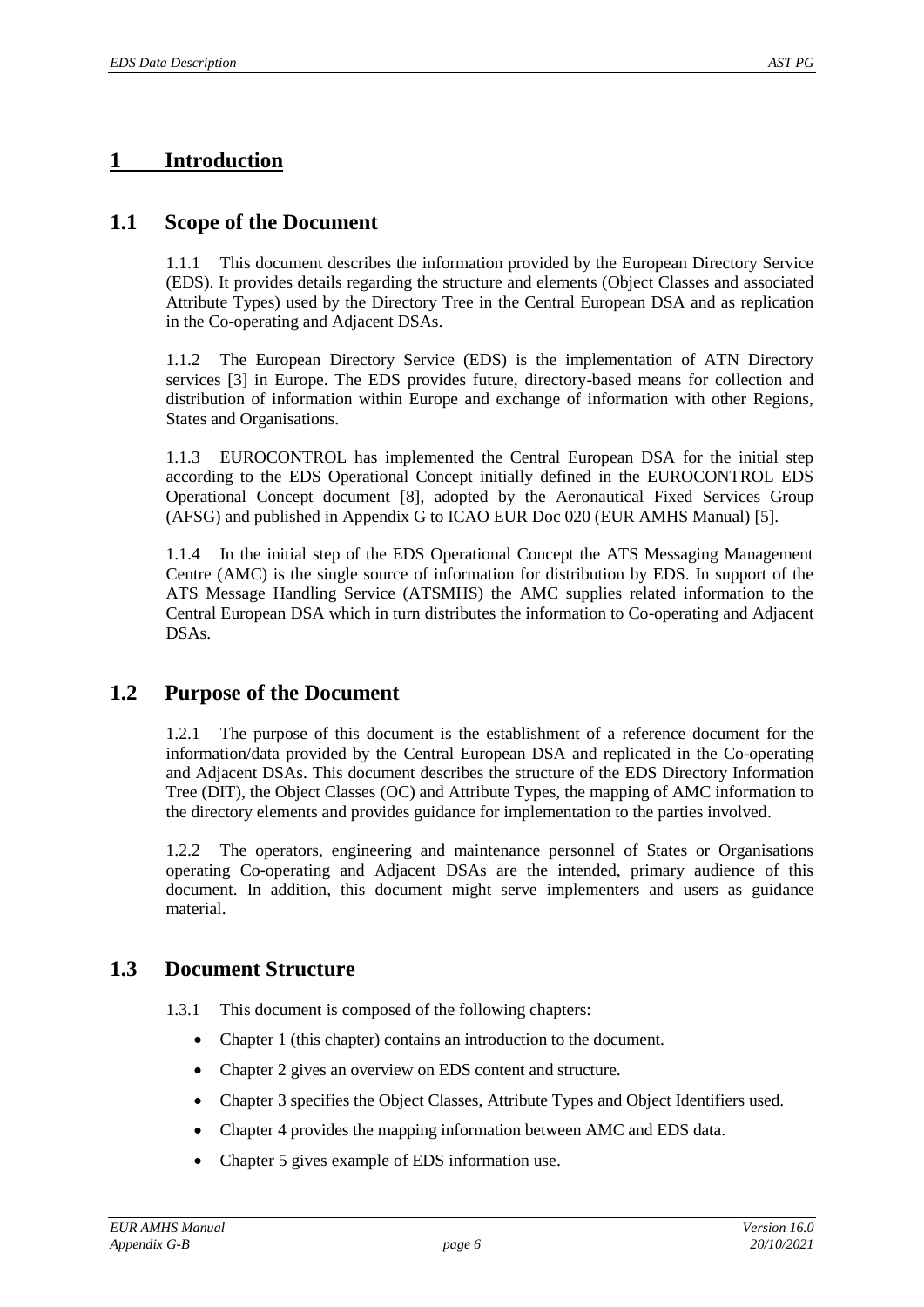# <span id="page-6-0"></span>**2 EDS Content and Structure**

## **2.1 EDS Content in support of AMHS**

2.1.1 The AMHS as specified in ICAO Doc 9880 Part II [\[2\]](#page-3-4) is one of the target applications to be supported by the ATN Directory services. Currently, the ATS Messaging Management Centre (AMC) as specified in ICAO EUR Doc 021 (ATS Messaging Management Manual) [\[6\]](#page-3-5) manages and holds a portion of the information that has been already planned for distribution by Directory services. The information is required for:

- Determination of AMHS O/R addresses of users from their Directory Name (DN) in support of the ATS Message User Agent, the ATS Message Servers and the AFTN/AMHS Gateway;
- Address conversion in support of the AFTN/AMHS Gateway; and
- Determination of AMHS user capabilities in support of the ATS Message User Agent and the AFTN/AMHS Gateway.

2.1.2 Enabling the exchange of ATS messages between AFTN and AMHS, the Message Control and Transfer Unit (MTCU) of the AFTN/AMHS Gateway is in charge of the conversion between AFTN and AMHS addresses and vice versa.

2.1.3 Different capabilities are associated with AMHS users such as maximum length of message content and support of different message content types. In order to make use of only supported elements and to avoid Non-delivery Reports (NDRs) in the AMHS, a message originator in the Extended ATSMHS needs to determine the capabilities of the intended recipients prior to the submission of the AMHS message.

2.1.4 The specification of the ATN Directory as laid down in ICAO Doc 9880 Part IV [\[3\]](#page-3-1) also covers address information required for AFTN/AMHS address conversion as well as the AMHS user capabilities.

2.1.5 On a Regional basis the Aeronautical Fixed Services Group (AFSG) defined in Appendix B to the ICAO EUR Doc 020 (EUR AMHS Manual) [\[5\]](#page-3-3) the European ATS Messaging Service Profile which among other things further refines the capabilities of AMHS users.

2.1.6 In addition to information specified by ICAO Doc 9880, the ATS Messaging Management Centre (AMC) also manages among others routing information in support of the AFTN, CIDIN and ATS Message Handling Service (ATSMHS).

2.1.7 The EDS includes the information outlined above for distribution by the Central European DSA as follows:

- AMHS User Address Book; and
- Routing information of EUR Region.

#### **2.2 Structure of EDS**

2.2.1 The EDS Operational Concept merges two approaches for management and distribution of relevant information. The specification of the ATN Directory as specified by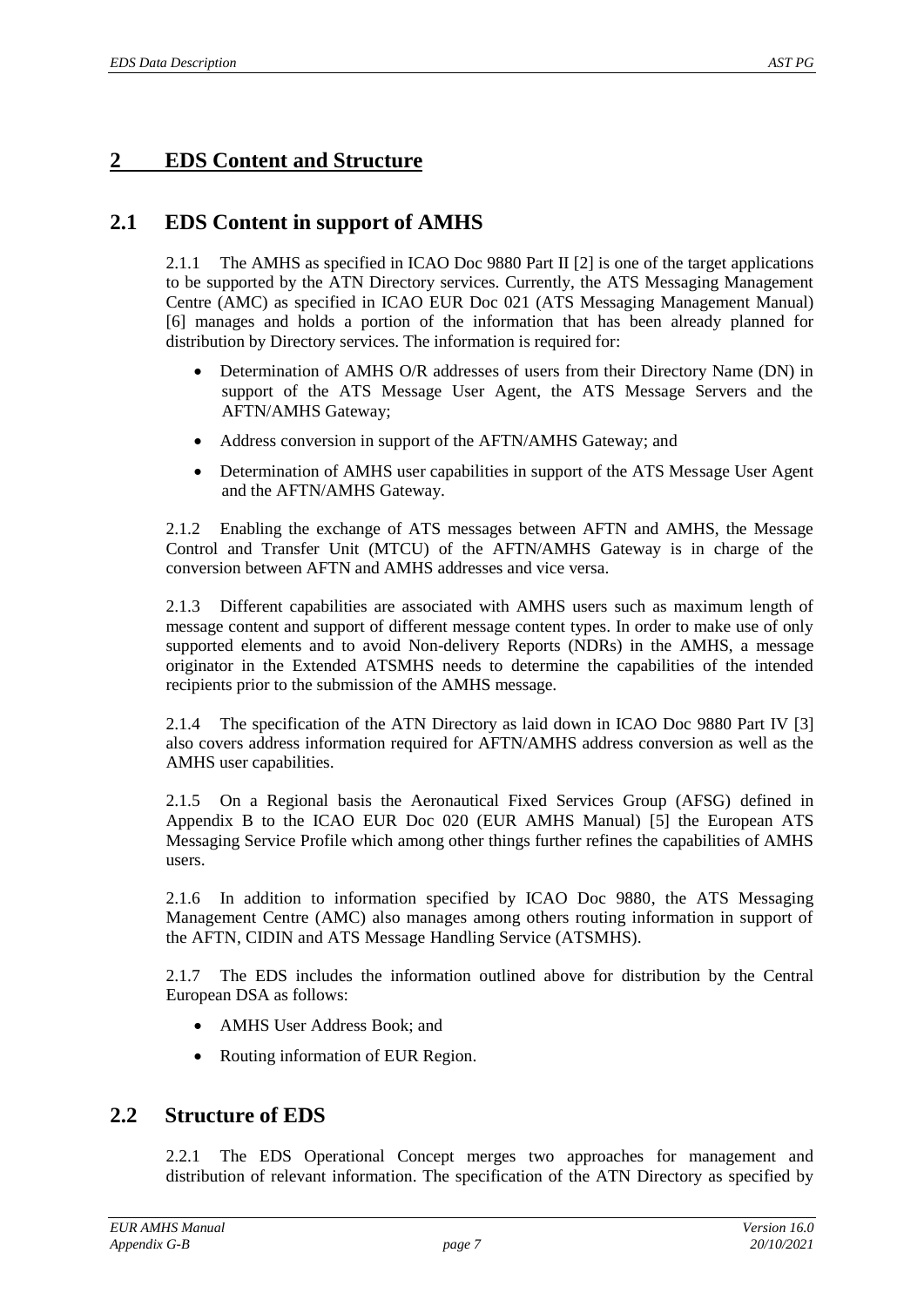ICAO Doc 9880 Part IV [\[3\]](#page-3-1) describing an online service and the offline management of information as specified in ICAO EUR Doc 021 (ATS Messaging Management Manual) [\[6\]](#page-3-5).

2.2.2 In the initial step of EDS, the AMC manages and provides the relevant information on a periodic basis to EDS. The AMC remains the single source of information. The Central European DSA in turn distributes this information as a second means. There is no modification of information within EDS in the initial step.

2.2.3 Within ATS Messaging Management, there are two areas for distribution of information: the Pre-operational and the Operational Area. EDS adopted these areas and allocated them as Managed Areas directly below the EDS base entry which in turn is allocated directly below the virtual root.

2.2.4 The EDS base entry is of the object-class *organization*. The naming attribute of type *organizationName* takes the value "European-Directory". The managed areas are represented by entries of standard object class *organizationalUnit*. The naming attributes of type *organizationalUnitName* take the value of the respective managed area, i.e. the areas are identified as "Pre-operational" and "Operational". Version information made available by AMC is associated with each Managed Area through the auxiliary object class *eds-collectiveversion* which allows for distinction of information belonging to two different cycles.

2.2.5 The general target structure for EDS given in [Figure 1](#page-7-0) shows the allocation of the Managed Areas below the EDS base entry.



#### *Figure 1: EDS Base Entry and Managed Areas*

<span id="page-7-0"></span>2.2.6 The EDS sub-schema of the pre-operational and operational areas is structured identically as outlined in [Figure 2.](#page-8-0)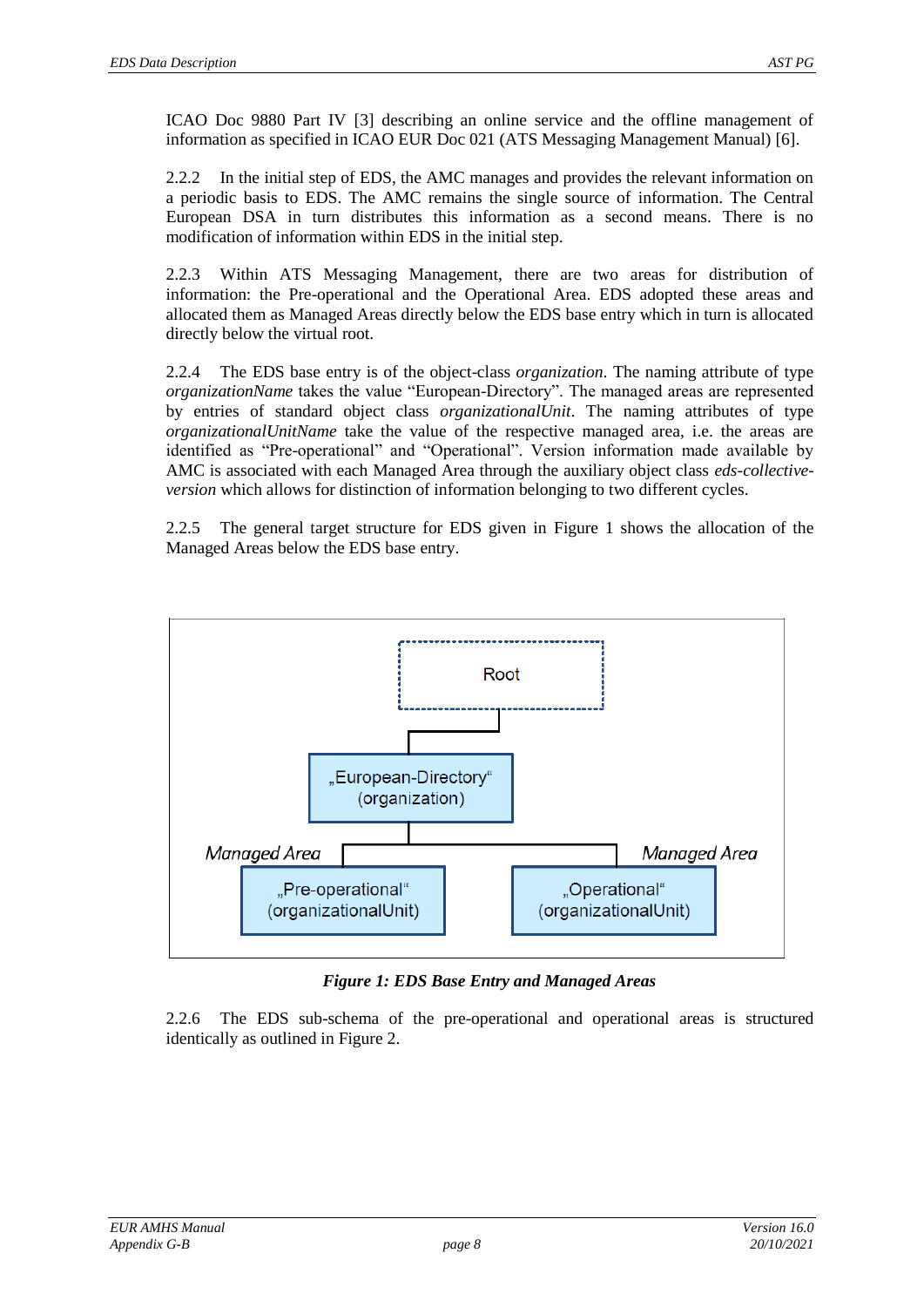

*Figure 2: EDS Target Structure of Managed Areas*

<span id="page-8-0"></span>2.2.7 [Figure 2](#page-8-0) shows the allocation of the respective managed area (1), the ICAO MD Registry (2) including subordinate entries (3), States and Organisations (4), CAAS mapping information facilities (5), AMHS users (6), COM Centres (7) and associated routing information (8).

2.2.8 Derived from the ICAO Doc 9880 Part IV [\[3\]](#page-3-1), the structure of EDS managed areas as given in [Figure 2](#page-8-0) holds the following information:

- AMHS MD Register  $(2, 3)$ ;
- CAAS mapping information (5);
- AMHS user address information (6);
- AMHS user capabilities (6); and
- Routing information  $(7, 8)$ .

2.2.9 The detailed description and representation by object classes of the EDS information mentioned above is provided in the following chapters.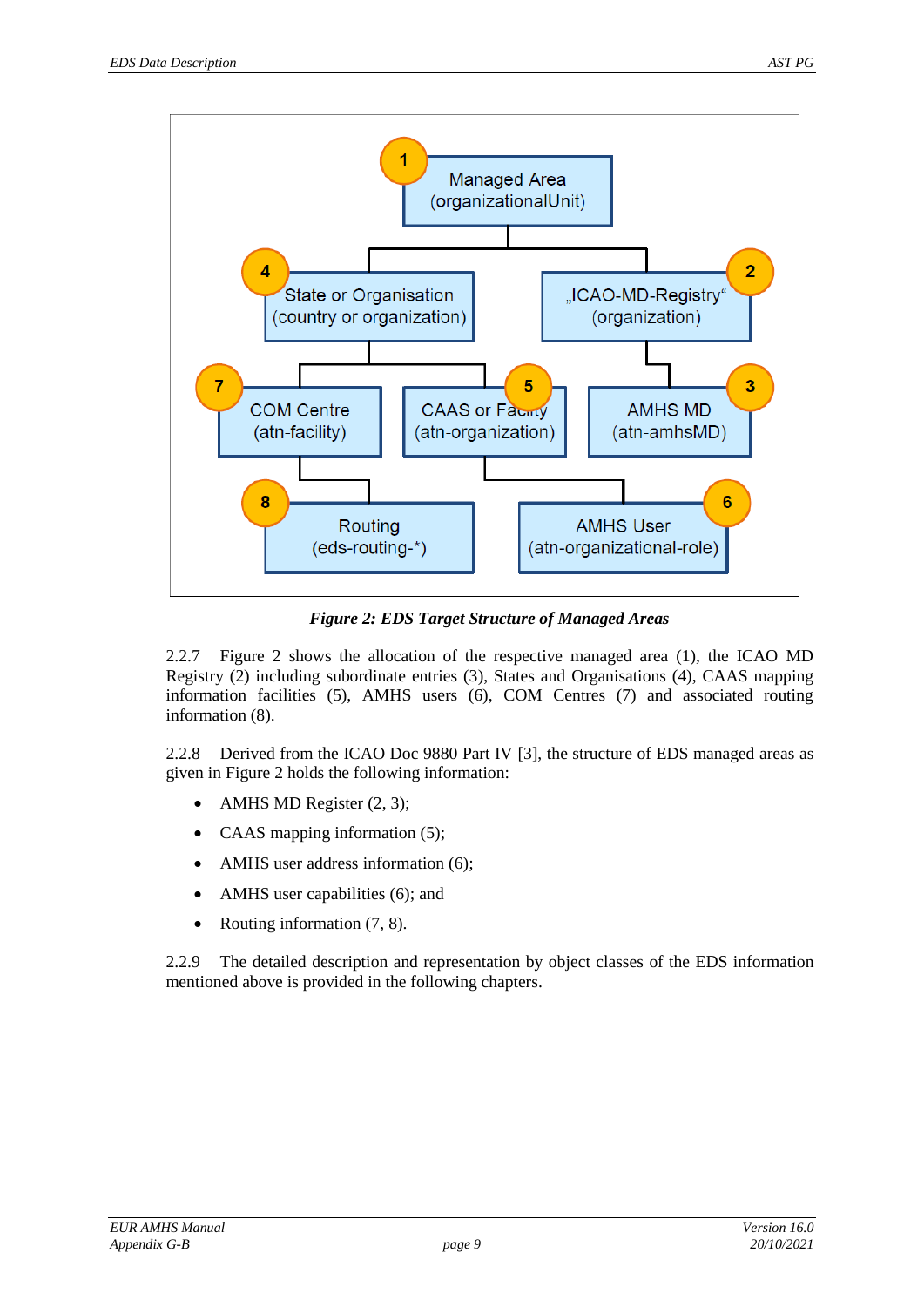### <span id="page-9-0"></span>**3 Object Classes**

#### **3.1 Basic Object Classes**

3.1.1 ISO/IEC 9594-7, a standard of the X.500 series [\[12\]](#page-3-6), contains a number of basic object classes. The definition of ATN-specific object classes in ICAO Doc 9880 Part IV [\[3\]](#page-3-1) and the definition of EDS-specific object classes in section 3.3 refer to these basic object classes.

#### **3.2 ATN-specific object classes**

3.2.1 This section lists the ATN-specific object classes in support of the ATSMHS which refer to the definition provided by ICAO Doc 9880 Part IV [\[3\]](#page-3-1). In case of discrepancies the subsequent definition shall prevail.

3.2.2 The ATN-specific object class *atn-organization* shall be defined by the ASN.1 syntax:

| atn-organization OBJECT-CLASS ::= { |                          |
|-------------------------------------|--------------------------|
| <b>SUBCLASS OF</b>                  | { organization }         |
| <b>MUST CONTAIN</b>                 | { atn-facility-name }    |
| <b>MAY CONTAIN</b>                  | { at n-per-certificate   |
|                                     | atn-der-certificate }    |
| ID                                  | id-oc-atn-Organization } |
|                                     |                          |

3.2.3 The ATN-specific object class *atn-amhsMD* shall be defined by the ASN.1 syntax:

atn-amhsMD OBJECT-CLASS ::= {

| <b>SUBCLASS OF</b>  | $\{top\}$                     |
|---------------------|-------------------------------|
| <b>MUST CONTAIN</b> | { commonName                  |
|                     | atn-global-domain-identifier  |
|                     | atn-icao-designator           |
|                     | atn-amhs-addressing-scheme }  |
| <b>MAY CONTAIN</b>  | { atn-amhsMD-naming-context } |
| ш                   | id-oc-atn-amhsMD }            |

3.2.4 The ATN-specific object class *atn-organizational-role* shall be defined by the ASN.1 syntax:

atn-organizational-role OBJECT-CLASS ::= {

| <b>SUBCLASS OF</b>  | { organizationalRole }         |
|---------------------|--------------------------------|
| <b>MUST CONTAIN</b> |                                |
| <b>MAY CONTAIN</b>  | { at n-per-certificate         |
|                     | atn-der-certificate }          |
| ID                  | id-oc-atn-OrganizationalRole } |
|                     |                                |

3.2.5 The ATN-specific object class *atn-amhs-user* shall be defined by the ASN.1 syntax:

atn-amhs-user OBJECT-CLASS ::= { SUBCLASS OF { top } KIND AUXILIARY MUST CONTAIN { mhs-or-addresses |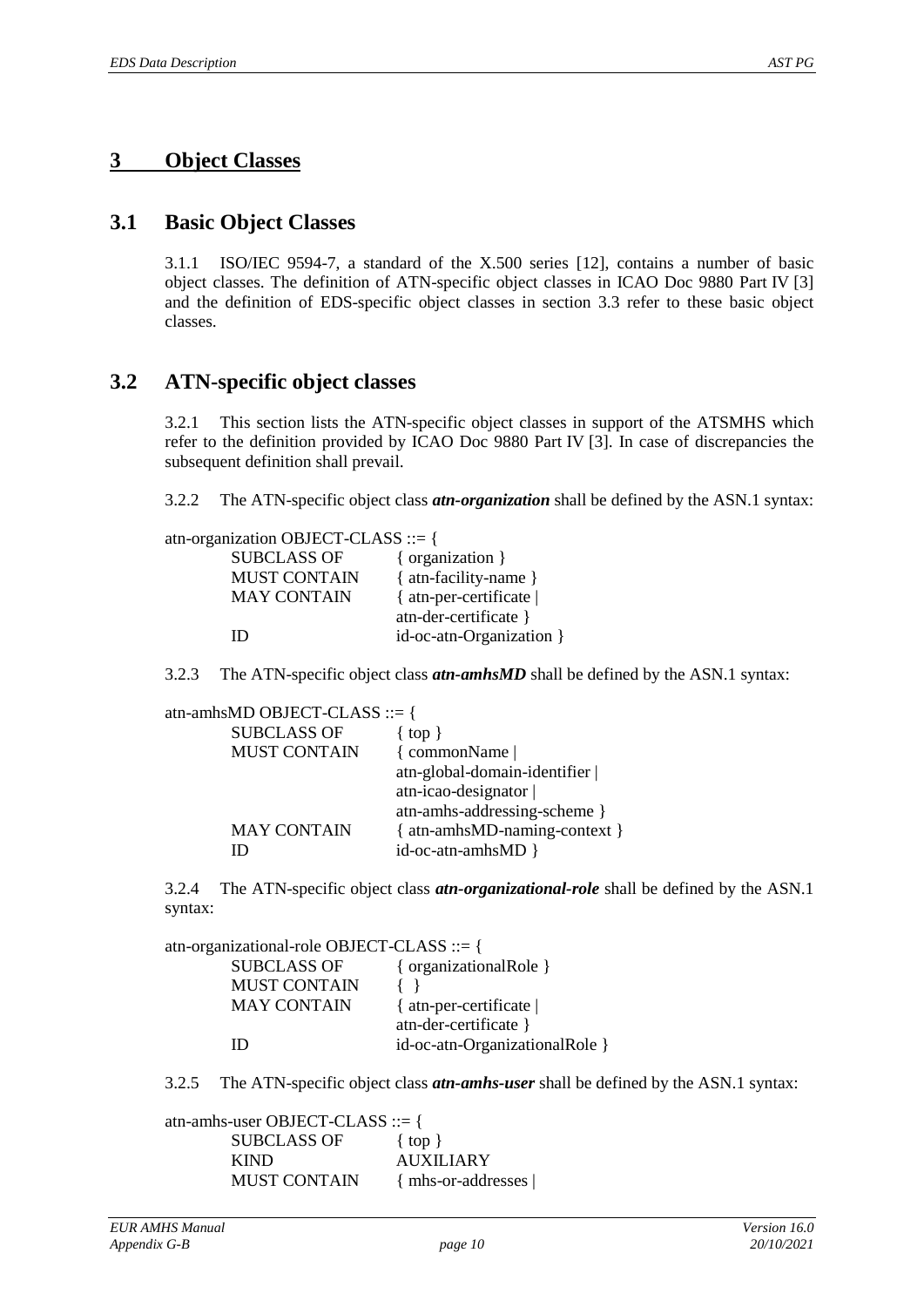|                    | atn-ipm-heading-extensions       |
|--------------------|----------------------------------|
|                    | atn-amhs-direct-access }         |
| <b>MAY CONTAIN</b> | { mhs-maximum-content-length     |
|                    | mhs-deliverable-content-types    |
|                    | $mns-acceptable-eits$            |
|                    | mhs-exclusively-acceptable-eits  |
|                    | atn-maximum-number-of-body-parts |
|                    | atn-maximum-text-size            |
|                    | atn-maximum-file-size            |
|                    | mhs-message-store-dn             |
|                    | atn-per-certificate              |
|                    | atn-der-certificate              |
|                    | atn-use-of-amhs-security         |
|                    | atn-use-of-directory             |
|                    | atn-group-of-addresses           |
|                    | $atn-AF-address$                 |
|                    | id-oc-atn-AmhsUser }             |
|                    |                                  |

*Note.– Auxiliary object classes such as the object class atn-amhs-user can be associated with structural object classes; however they are not suitable to structure the DIT.*

3.2.6 The ATN-specific object class *atn-facility* shall be defined by the ASN.1 syntax:

atn-facility OBJECT-CLASS ::= { SUBCLASS OF { top } MUST CONTAIN { atn-facility-name } MAY CONTAIN { atn-per-certificate | atn-der-certificate } ID id-oc-atn-Facility }

## **3.3 EDS-specific object classes**

3.3.1 The EDS-specific object class *eds-collective-version* shall be defined by the ASN.1 syntax:

eds-collective-version OBJECT-CLASS ::= {

| <b>SUBCLASS OF</b>  | { $top$ }                      |
|---------------------|--------------------------------|
| <b>KIND</b>         | <b>AUXILIARY</b>               |
| <b>MUST CONTAIN</b> | { eds-airac-version            |
|                     | eds-routing-aftn-version       |
|                     | eds-routing-cidin-version      |
|                     | eds-routing-amhs-version }     |
|                     | id-oc-eds-collective-version } |
|                     |                                |

3.3.2 The EDS-specific object class *eds-amhs-user* shall be defined by the ASN.1 syntax:

| eds-amhs-user OBJECT-CLASS ::= { |                                                                                         |
|----------------------------------|-----------------------------------------------------------------------------------------|
| <b>SUBCLASS OF</b>               | $atn-amhs-user$ }                                                                       |
| <b>KIND</b>                      | <b>AUXILIARY</b>                                                                        |
| <b>MUST CONTAIN</b>              |                                                                                         |
| <b>MAY CONTAIN</b>               | -- extends at n-group-of-addresses<br>$\{$ eds-type-of-user $\ $<br>eds-external-user } |
| ID                               | id-oc-eds-amhs-user }                                                                   |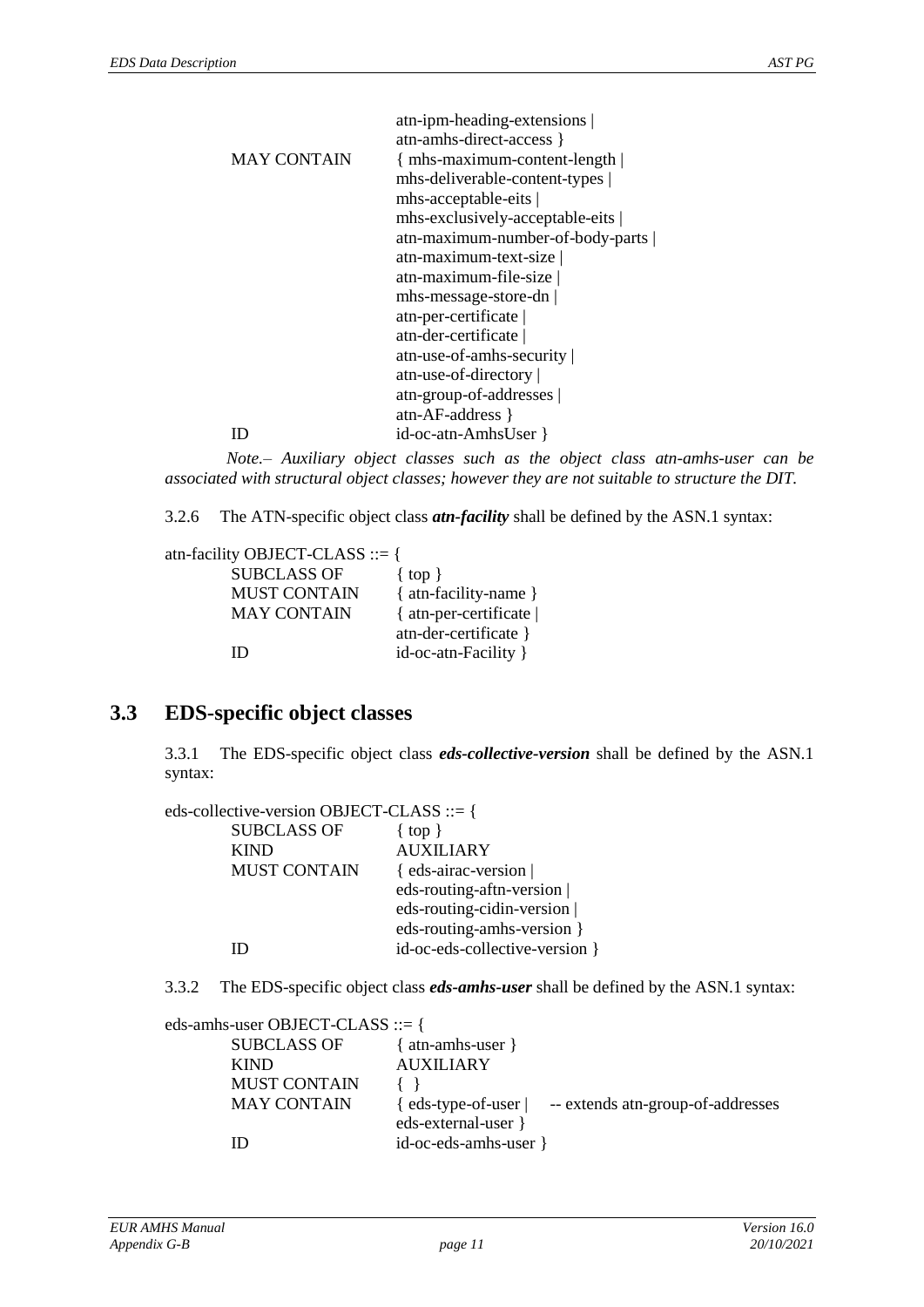3.3.3 The EDS-specific object class *eds-routing-element* shall be defined by the ASN.1 syntax:

| eds-routing-element OBJECT-CLASS ::= { |                                      |
|----------------------------------------|--------------------------------------|
| <b>SUBCLASS OF</b>                     | $\{top\}$                            |
| <b>KIND</b>                            | <b>ABSTRACT</b>                      |
| <b>MUST CONTAIN</b>                    |                                      |
| <b>MAY CONTAIN</b>                     | { eds-routing-existing-main-protocol |
|                                        | eds-routing-existing-main-com        |
|                                        | eds-routing-existing-alt-protocol    |
|                                        | eds-routing-existing-alt-com         |
|                                        | eds-routing-existing-coordination    |
|                                        | eds-routing-planned-main-protocol    |
|                                        | eds-routing-planned-main-com         |
|                                        | eds-routing-planned-alt-protocol     |
|                                        | eds-routing-planned-alt-com          |
|                                        | eds-routing-planned-coordination     |
|                                        | eds-routing-planned-event            |
|                                        | eds-routing-planned-date             |
|                                        | eds-routing-planned-description }    |
| ID                                     | id-oc-eds-routing-element }          |
|                                        |                                      |

*Note.– The object class eds-routing-element serves as an object superclass.*

3.3.4 The EDS-specific object class *eds-routing-aftn* shall be defined by the ASN.1 syntax:

eds-routing-aftn OBJECT-CLASS ::= {

| <b>SUBCLASS OF</b>  | eds-routing-element                                                                                                                                                                                                          |
|---------------------|------------------------------------------------------------------------------------------------------------------------------------------------------------------------------------------------------------------------------|
| <b>MUST CONTAIN</b> | { eds-routing-aftn-indicators }                                                                                                                                                                                              |
| <b>MAY CONTAIN</b>  | $\{$ \cdot \cdot \cdot \cdot \cdot \cdot \cdot \cdot \cdot \cdot \cdot \cdot \cdot \cdot \cdot \cdot \cdot \cdot \cdot \cdot \cdot \cdot \cdot \cdot \cdot \cdot \cdot \cdot \cdot \cdot \cdot \cdot \cdot \cdot \cdot \cdot |
| ID                  | $id$ -oc-eds-routing-aftn $\}$                                                                                                                                                                                               |

3.3.5 The EDS-specific object class *eds-routing-cidin* shall be defined by the ASN.1 syntax:

eds-routing-cidin OBJECT-CLASS ::= { SUBCLASS OF eds-routing-element MUST CONTAIN { eds-routing-cidin-indicators } MAY CONTAIN { }

ID id-oc-eds-routing-cidin }

3.3.6 The EDS-specific object class *eds-routing-amhs* shall be defined by the ASN.1 syntax:

eds-routing-amhs OBJECT-CLASS ::= {

| eds-routing-element            |
|--------------------------------|
| { eds-routing-amhs-addresses } |
| { eds-routing-amhs-comment }   |
| id-oc-eds-routing-amhs }       |
|                                |

3.3.7 The EDS-specific object class *eds-unit* shall be defined by the ASN.1 syntax:

eds-unit OBJECT-CLASS ::= { SUBCLASS OF { top } KIND AUXILIARY MAY CONTAIN { eds-caas-entry }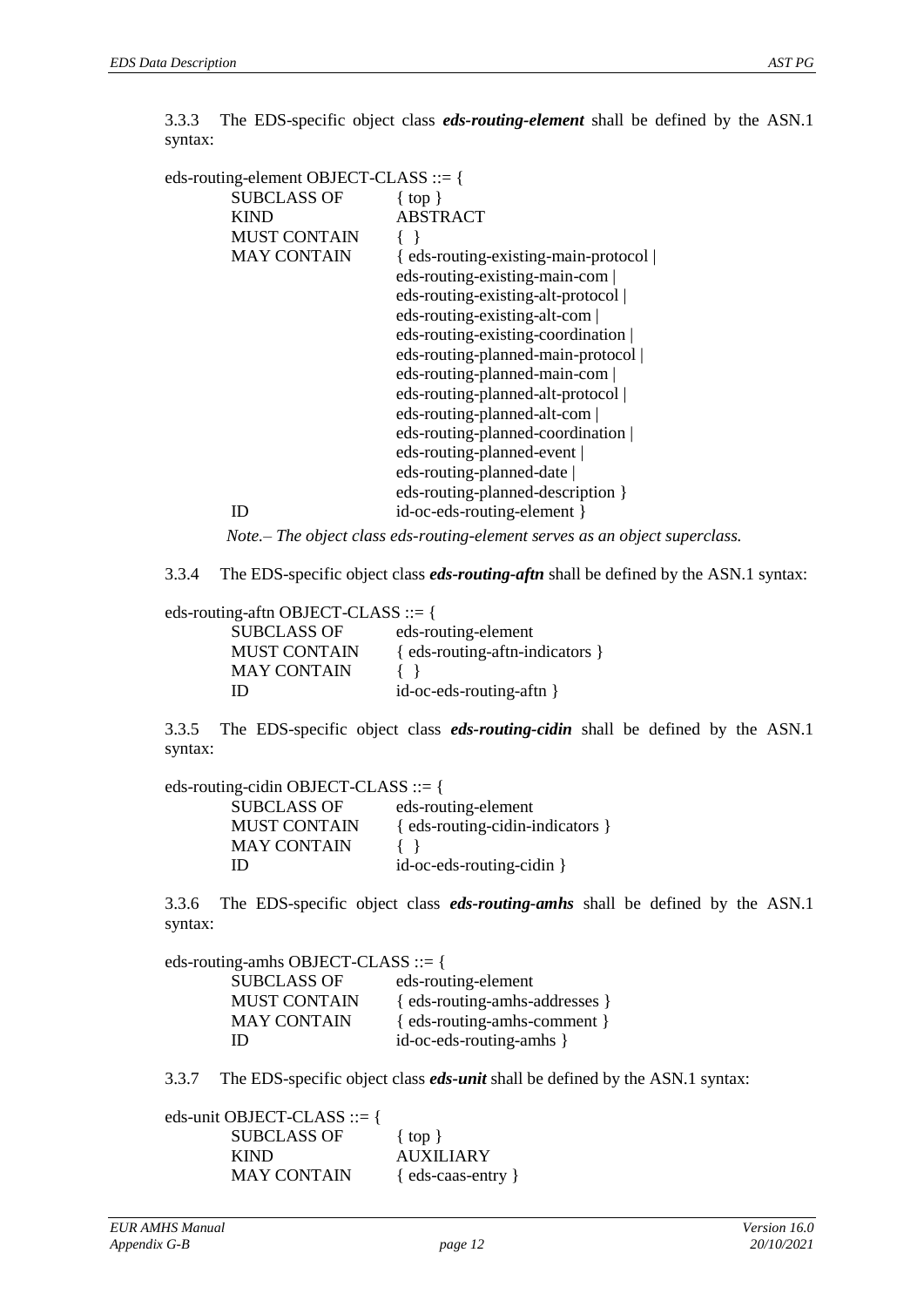| ID | id-oc-eds-unit } |
|----|------------------|
|    |                  |

3.3.8 The EDS-specific object class *eds-heartbeat* shall be defined by the ASN.1 syntax:

| eds-heartbeat OBJECT-CLASS ::= { |                       |                        |
|----------------------------------|-----------------------|------------------------|
| <b>SUBCLASS OF</b>               | $\{top\}$             |                        |
| <b>KIND</b>                      | <b>AUXILIARY</b>      |                        |
| <b>MUST CONTAIN</b>              | { eds-timestamp       |                        |
|                                  | eds-frequency }       | -- interval in minutes |
| Ш                                | id-oc-eds-heartbeat } |                        |

#### **3.4 Attribute Types**

#### **3.4.1 Basic Attribute Types**

3.4.1.1 ISO/IEC 9594-6, a standard of the X.500 series [\[12\]](#page-3-6), contains a number of basic attribute types. The definition of ATN-specific attribute types in ICAO Doc 9880 Part IV [\[3\]](#page-3-1) and the definition of EDS-specific attribute types in section [3.4.3](#page-14-0) refer to these basic attribute types.

#### **3.4.2 ATN-specific Attribute Types**

3.4.2.1 This section lists the ATN-specific attribute types in support of the ATSMHS which refer to the definition provided by ICAO Doc 9880 Part IV [\[3\]](#page-3-1). In case of discrepancies the subsequent definition shall prevail.

3.4.2.2 The ATN-specific attribute type *atn-facility-name* shall be defined by the ASN.1 syntax:

atn-facility-name ATTRIBUTE ::= { WITH SYNTAX PrintableString (SIZE (1..64)) ID id-at-atn-facilityName }

3.4.2.3 The ATN-specific attribute type *atn-global-domain-identifier* shall be defined by the ASN.1 syntax:

atn-global-domain-identifier ATTRIBUTE ::= { SUBTYPE OF mhs-or-addresses SINGLE VALUE TRUE ID id-at-atn-global-domain-identifier }

3.4.2.4 The ATN-specific attribute type *atn-icao-designator* shall be defined by the ASN.1 syntax:

atn-icao-designator ATTRIBUTE ::= { WITH SYNTAX PrintableString (SIZE (2..7)) ID id-at-atn-icao-designator }

3.4.2.5 The ATN-specific attribute type *atn-amhs-addressing-scheme* shall be defined by the ASN.1 syntax:

atn-amhs-addressing-scheme ATTRIBUTE ::= { WITH SYNTAX INTEGER { xf (0),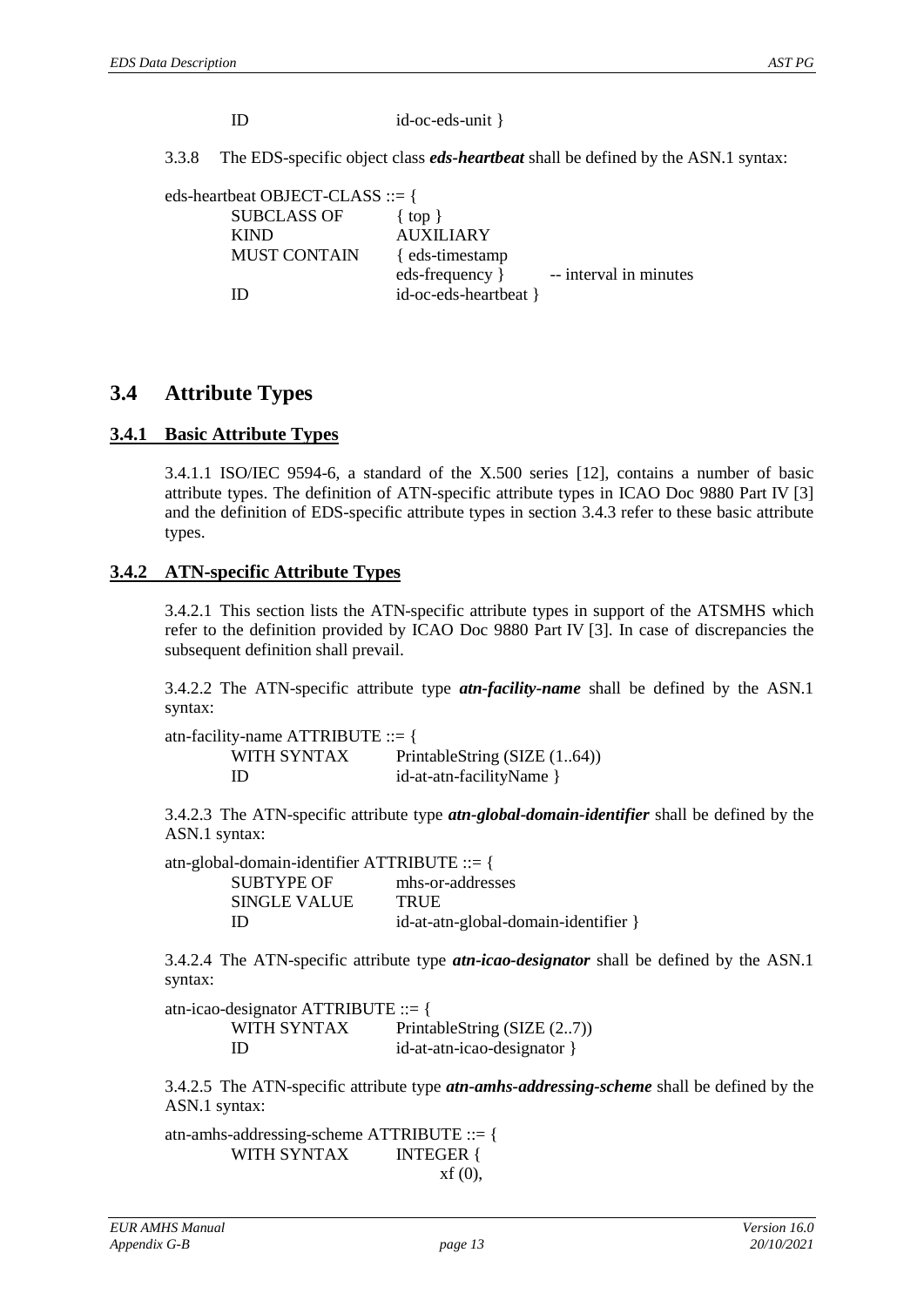|              | caas $(1)$ ,                       |
|--------------|------------------------------------|
|              | other $(2)$ }                      |
| SINGLE VALUE | <b>TRUE</b>                        |
| ID           | id-at-atn-Amhs-addressing-scheme } |

3.4.2.6 The ATN-specific attribute type *atn-amhsMD-naming-context* shall be defined by the ASN.1 syntax:

| atn-amhsMD-naming-context ATTRIBUTE ::= { |                                   |
|-------------------------------------------|-----------------------------------|
| WITH SYNTAX                               | PrintableString (SIZE (164))      |
| <b>SINGLE VALUE</b>                       | <b>TRUE</b>                       |
| Ш                                         | id-at-atn-AmhsMD-naming-context } |

3.4.2.7 The ATN-specific attribute type *atn-ipm-heading-extensions* shall be defined by the ASN.1 syntax:

atn-ipm-heading-extensions ATTRIBUTE ::= { WITH SYNTAX BOOLEAN ID id-at-atn-ipm-heading-extensions }

3.4.2.8 The ATN-specific attribute type *atn-amhs-direct-access* shall be defined by the ASN.1 syntax:

atn-amhs-direct-access ATTRIBUTE ::= { WITH SYNTAX BOOLEAN ID id-at-atn-amhs-direct-access }

3.4.2.9 The ATN-specific attribute type *atn-per-certificate* shall be defined by the ASN-1 syntax:

atn-per-certificate ATTRIBUTE ::= { WITH SYNTAX OCTET STRING ID id-at-atn-PerCertificate }

3.4.2.10 The ATN-specific attribute type *atn-der-certificate* shall be defined by the ASN-1 syntax:

atn-der-certificate ATTRIBUTE ::= { WITH SYNTAX Certificate ID id-at-atn-DerCertificate }

3.4.2.11 The ATN-specific attribute type *atn-AF-address* shall be defined by the ASN.1 syntax:

atn-AF-address ATTRIBUTE ::= { WITH SYNTAX PrintableString (SIZE (8)) SINGLE VALUE TRUE ID id-at-atn-AF-address }

3.4.2.12 The ATN-specific attribute type *atn-maximum-number-of-body-parts* shall be defined by the ASN.1 syntax:

atn-maximum-number-of-body-parts ATTRIBUTE ::= { WITH SYNTAX **INTEGER** SINGLE VALUE TRUE ID id-at-atn-maximum-number-of-body-parts }

3.4.2.13 The ATN-specific attribute type *atn-maximum-text-size* shall be defined by the ASN.1 syntax: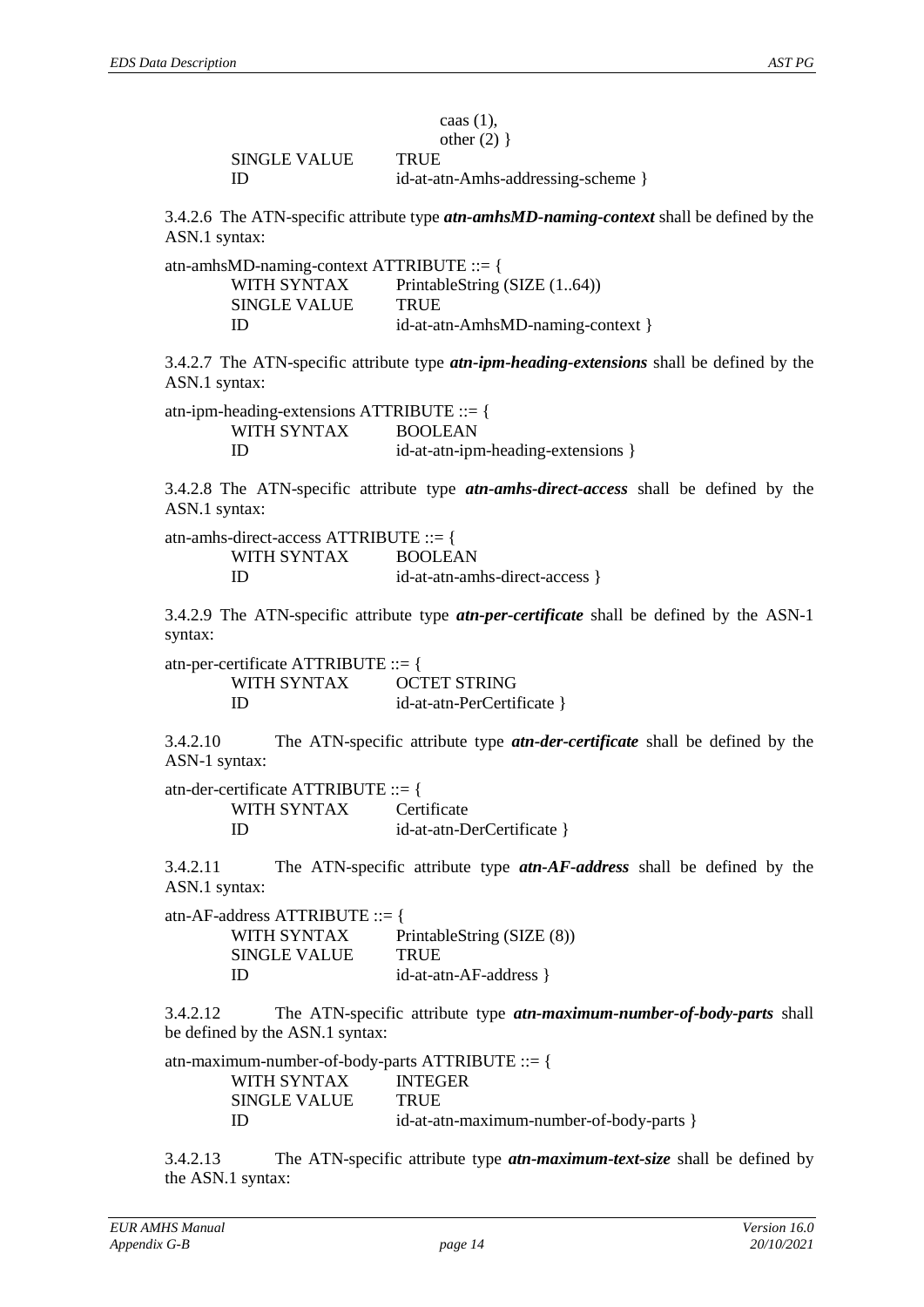| atn-maximum-text-size ATTRIBUTE ::= { |                               |
|---------------------------------------|-------------------------------|
| WITH SYNTAX ContentLength             |                               |
| <b>SINGLE VALUE</b>                   | <b>TRUE</b>                   |
| Ш                                     | id-at-atn-maximum-text-size } |

3.4.2.14 The ATN-specific attribute type *atn-maximum-file-size* shall be defined by the ASN.1 syntax:

| atn-maximum-file-size ATTRIBUTE ::= { |                               |
|---------------------------------------|-------------------------------|
| WITH SYNTAX                           | ContentLength                 |
| SINGLE VALUE                          | <b>TRUE</b>                   |
| ID                                    | id-at-atn-maximum-file-size } |

3.4.2.15 The ATN-specific attribute type *atn-use-of-amhs-security* shall be defined by the ASN.1 syntax:

atn-use-of-amhs-security ATTRIBUTE ::= { WITH SYNTAX BOOLEAN SINGLE VALUE TRUE ID id-at-atn-use-of-amhs-security }

3.4.2.16 The ATN-specific attribute type *atn-use-of-directory* shall be defined by the ASN.1 syntax:

| atn-use-of-directory ATTRIBUTE ::= { |                              |
|--------------------------------------|------------------------------|
| WITH SYNTAX                          | <b>BOOLEAN</b>               |
| <b>SINGLE VALUE</b>                  | <b>TRUE</b>                  |
| ID                                   | id-at-atn-use-of-directory } |

3.4.2.17 The ATN-specific attribute type *atn-group-of-addresses* shall be defined by the ASN.1 syntax:

| atn-group-of-addresses ATTRIBUTE ::= { |                                |
|----------------------------------------|--------------------------------|
| WITH SYNTAX                            | <b>BOOLEAN</b>                 |
| <b>SINGLE VALUE</b>                    | <b>TRUE</b>                    |
| ID                                     | id-at-atn-group-of-addresses } |

#### <span id="page-14-0"></span>**3.4.3 EDS-specific Attribute Types**

3.4.3.1 This section provides the definition of EDS-specific attribute types.

3.4.3.2 The EDS-specific attribute type *eds-airac-version* shall be defined by the ASN.1 syntax:

| eds-airac-version ATTRIBUTE ::= { |                           |
|-----------------------------------|---------------------------|
| WITH SYNTAX                       | <b>PRINTABLESTRING</b>    |
| SINGLE VALUE                      | <b>TRUE</b>               |
| Ш                                 | id-at-eds-airac-version } |

3.4.3.3 The EDS-specific attribute type *eds-routing-aftn-version* shall be defined by the ASN.1 syntax:

eds-routing-aftn-version ATTRIBUTE ::= { WITH SYNTAX PRINTABLESTRING SINGLE VALUE TRUE ID id-at-eds-routing-aftn-version }

3.4.3.4 The EDS-specific attribute type *eds-routing-cidin-version* shall be defined by the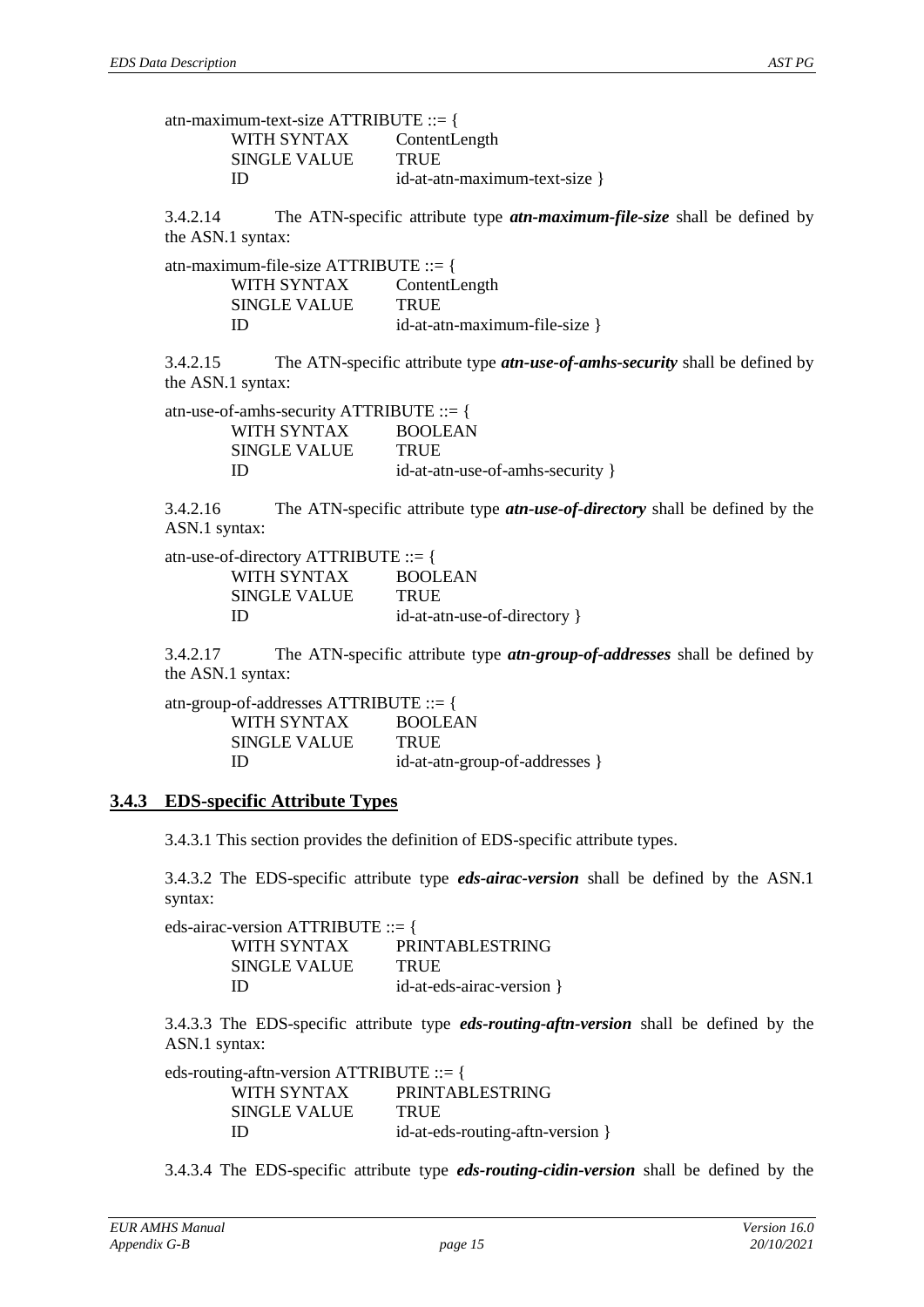ASN.1 syntax:

eds-routing-cidin-version ATTRIBUTE ::= { WITH SYNTAX PRINTABLESTRING SINGLE VALUE TRUE ID id-at-eds-routing-cidin-version }

3.4.3.5 The EDS-specific attribute type *eds-routing-amhs-version* shall be defined by the ASN.1 syntax:

| eds-routing-amhs-version ATTRIBUTE ::= { |                                  |
|------------------------------------------|----------------------------------|
| WITH SYNTAX                              | <b>PRINTABLESTRING</b>           |
| SINGLE VALUE                             | <b>TRUE</b>                      |
| ID                                       | id-at-eds-routing-amhs-version } |

3.4.3.6 The EDS-specific attribute type *eds-type-of-user* shall be defined by the ASN.1 syntax:

| eds-type-of-user ATTRIBUTE ::= { |
|----------------------------------|
| <b>INTEGER</b> {                 |
| elementary-address (0),          |
| group-of-addresses (1),          |
| distribution-list $(2)$ }        |
| <b>TRUE</b>                      |
| id-at-eds-type-of-user }         |
|                                  |

3.4.3.7 The EDS-specific attribute type *eds-external-user* shall be defined by the ASN.1 syntax:

eds-external-user ::= {

| $\cdots$            |                           |
|---------------------|---------------------------|
| WITH SYNTAX         | <b>BOOLEAN</b>            |
| <b>SINGLE VALUE</b> | <b>TRUE</b>               |
| ID                  | id-at-eds-external-user } |

3.4.3.8 The EDS-specific attribute type *eds-routing-aftn-indicators* shall be defined by the ASN.1 syntax:

| eds-routing-aftn-indicators $\text{ATTRIBUTE} ::= \{$ |                                     |
|-------------------------------------------------------|-------------------------------------|
| WITH SYNTAX                                           | PRINTABLESTRING (SIZE (18))         |
| ID                                                    | id-at-eds-routing-aftn-indicators } |

3.4.3.9 The EDS-specific attribute type *eds-routing-cidin-indicators* shall be defined by the ASN.1 syntax:

eds-routing-cidin-indicators ATTRIBUTE ::= { WITH SYNTAX PRINTABLESTRING (SIZE (1..8)) ID id-at-eds-routing-cidin-indicators }

3.4.3.10 The EDS-specific attribute type *eds-routing-amhs-addresses* shall be defined by the ASN.1 syntax:

| eds-routing-amhs-addresses | $ATTRIBUTE ::=$                          |
|----------------------------|------------------------------------------|
| <b>SUBTYPE OF</b>          | mhs-or-addresses                         |
|                            | -- as per A.2.13 of ISO/IEC 10021-2:2003 |
| ID                         | id-at-eds-routing-amhs-addresses }       |
|                            |                                          |

3.4.3.11 The EDS-specific attribute type *eds-routing-network* shall be defined by the ASN.1 syntax: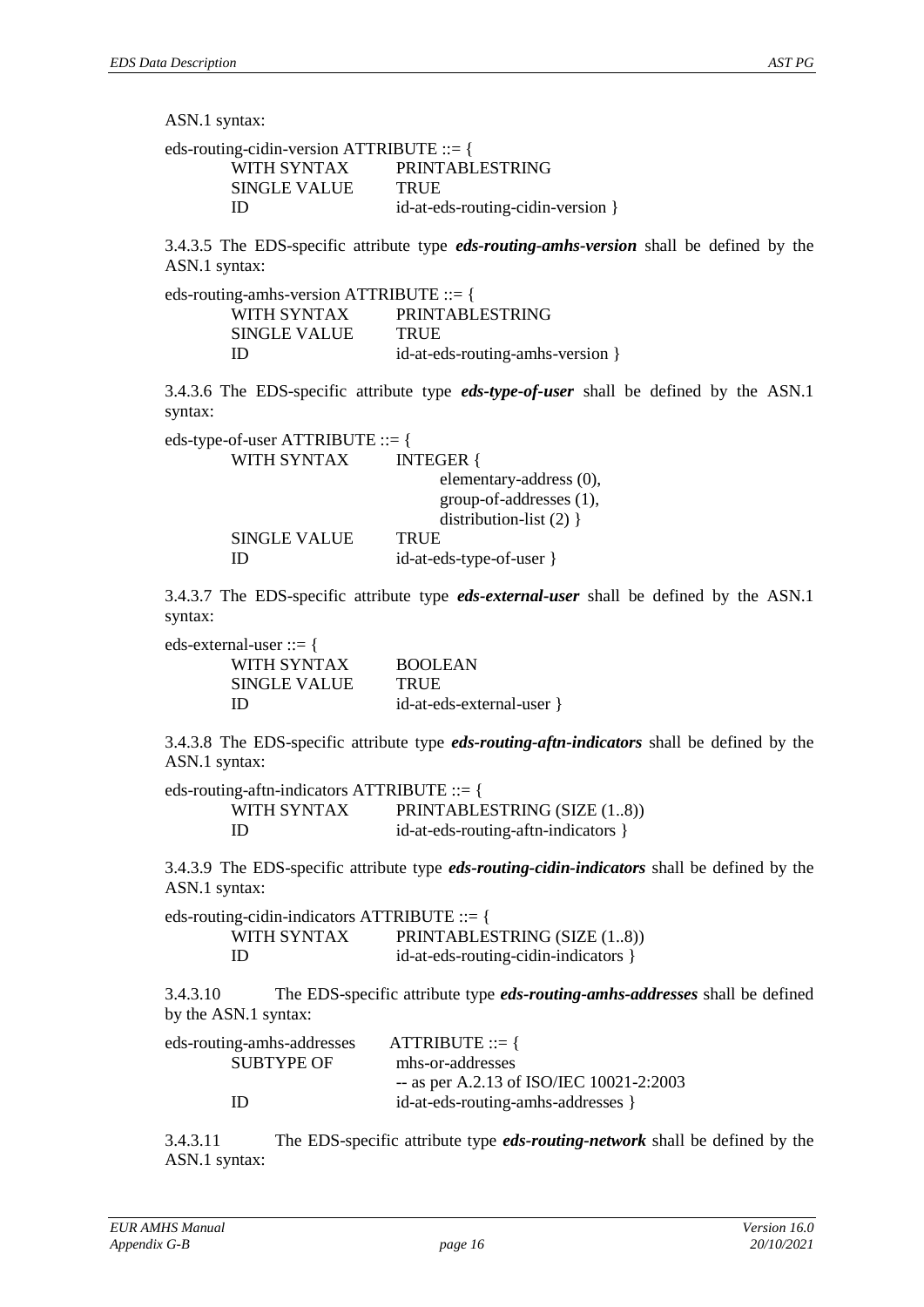#### eds-routing-network ATTRIBUTE ::= { WITH SYNTAX INTEGER { aftn (0),  $cidin(1)$ , amhs (2), other  $(3)$ } ID id-at-eds-routing-network }

*Note.– The attribute type eds-routing-network serves as an attribute supertype.*

3.4.3.12 The EDS-specific attribute type *eds-routing-existing-main-protocol* shall be defined by the ASN.1 syntax:

| eds-routing-existing-main-protocol ATTRIBUTE ::= { |                                            |
|----------------------------------------------------|--------------------------------------------|
| <b>SUBTYPE OF</b>                                  | eds-routing-network                        |
| SINGLE VALUE                                       | <b>TRUE</b>                                |
| ID                                                 | id-at-eds-routing-existing-main-protocol } |

3.4.3.13 The EDS-specific attribute type *eds-routing-existing-main-com* shall be defined by the ASN.1 syntax:

| eds-routing-existing-main-com ATTRIBUTE ::= { |                                       |
|-----------------------------------------------|---------------------------------------|
| <b>SUBTYPE OF</b>                             | atn-facility-name                     |
| SINGLE VALUE                                  | <b>TRUE</b>                           |
| ID                                            | id-at-eds-routing-existing-main-com } |

3.4.3.14 The EDS-specific attribute type *eds-routing-existing-alt-protocol* shall be defined by the ASN.1 syntax:

| eds-routing-existing-alt-protocol ATTRIBUTE ::= { |                                           |
|---------------------------------------------------|-------------------------------------------|
| <b>SUBTYPE OF</b>                                 | eds-routing-network                       |
| <b>SINGLE VALUE</b>                               | <b>TRUE</b>                               |
| ID                                                | id-at-eds-routing-existing-alt-protocol } |

3.4.3.15 The EDS-specific attribute type *eds-routing-existing-alt-com* shall be defined by the ASN.1 syntax:

| eds-routing-existing-alt-com ATTRIBUTE $ ::= \{$ |
|--------------------------------------------------|
| atn-facility-name                                |
| <b>TRUE</b>                                      |
| id-at-eds-routing-existing-alt-com }             |
|                                                  |

3.4.3.16 The EDS-specific attribute type *eds-routing-existing-coordination* shall be defined by the ASN.1 syntax:

| eds-routing-existing-coordination $\text{ATTRIBUTE} ::= \{$ |
|-------------------------------------------------------------|
| <b>BOOLEAN</b>                                              |
| <b>TRUE</b>                                                 |
| id-at-eds-routing-existing-coordination }                   |
|                                                             |

3.4.3.17 The EDS-specific attribute type *eds-routing-planned-main-protocol* shall be defined by the ASN.1 syntax:

| eds-routing-planned-main-protocol ATTRIBUTE ::= { |                                           |
|---------------------------------------------------|-------------------------------------------|
| <b>SUBTYPE OF</b>                                 | eds-routing-network                       |
| <b>SINGLE VALUE</b>                               | TRUE                                      |
| ID                                                | id-at-eds-routing-planned-main-protocol } |

3.4.3.18 The EDS-specific attribute type *eds-routing-planned-main-com* shall be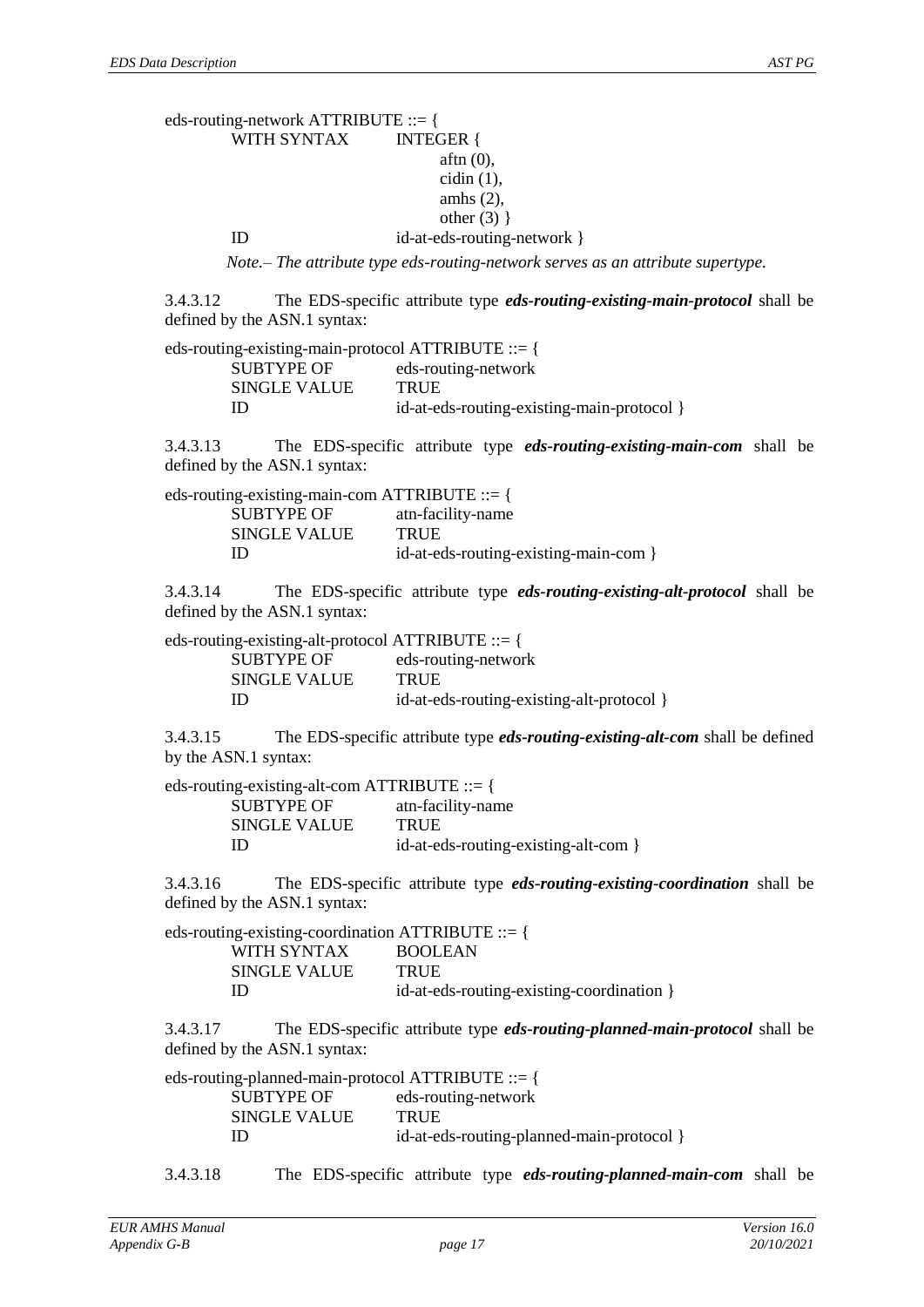defined by the ASN.1 syntax:

| eds-routing-planned-main-com ATTRIBUTE ::= { |                                      |
|----------------------------------------------|--------------------------------------|
| SUBTYPE OF                                   | atn-facility-name                    |
| <b>SINGLE VALUE</b>                          | <b>TRUE</b>                          |
| ID                                           | id-at-eds-routing-planned-main-com } |

3.4.3.19 The EDS-specific attribute type *eds-routing-planned-alt-protocol* shall be defined by the ASN.1 syntax:

| eds-routing-planned-alt-protocol ATTRIBUTE ::= { |                                          |
|--------------------------------------------------|------------------------------------------|
| SUBTYPE OF                                       | eds-routing-network                      |
| <b>SINGLE VALUE</b>                              | TRUE                                     |
| ID                                               | id-at-eds-routing-planned-alt-protocol } |

3.4.3.20 The EDS-specific attribute type *eds-routing-planned-alt-com* shall be defined by the ASN.1 syntax:

eds-routing-planned-alt-com ATTRIBUTE ::= { SUBTYPE OF atn-facility-name SINGLE VALUE TRUE ID id-at-eds-routing-planned-alt-com }

3.4.3.21 The EDS-specific attribute type *eds-routing-planned-coordination* shall be defined by the ASN.1 syntax:

| eds-routing-planned-coordination ATTRIBUTE ::= { |                                          |  |
|--------------------------------------------------|------------------------------------------|--|
| WITH SYNTAX                                      | <b>BOOLEAN</b>                           |  |
| <b>SINGLE VALUE</b>                              | TRUE                                     |  |
| ID                                               | id-at-eds-routing-planned-coordination } |  |

3.4.3.22 The EDS-specific attribute type *eds-routing-amhs-comment* shall be defined by the ASN.1 syntax:

eds-routing-amhs-comment ATTRIBUTE ::= { WITH SYNTAX PRINTABLESTRING ID id-at-eds-routing-amhs-comment }

3.4.3.23 The EDS-specific attribute type *eds-routing-planned-event* shall be defined by the ASN.1 syntax:

| eds-routing-planned-event ATTRIBUTE ::= { |  |
|-------------------------------------------|--|
| <b>INTEGER</b> {                          |  |
| add(0),                                   |  |
| change $(1)$ ,                            |  |
| remove $(2)$ }                            |  |
| <b>TRUE</b>                               |  |
| id-at-eds-routing-planned-event }         |  |
|                                           |  |

3.4.3.24 The EDS-specific attribute type *eds-routing-planned-date* shall be defined by the ASN.1 syntax:

eds-routing-planned-date ATTRIBUTE ::= { WITH SYNTAX GeneralizedTime -- as per 46.3 b) or c) of ISO/IEC 8824-1:2008 EQUALITY MATCHING RULE generalizedTimeMatch ORDERING MATCHING RULE generalizedTimeOrderingMatch SINGLE VALUE TRUE ID id-at-eds-routing-planned-date }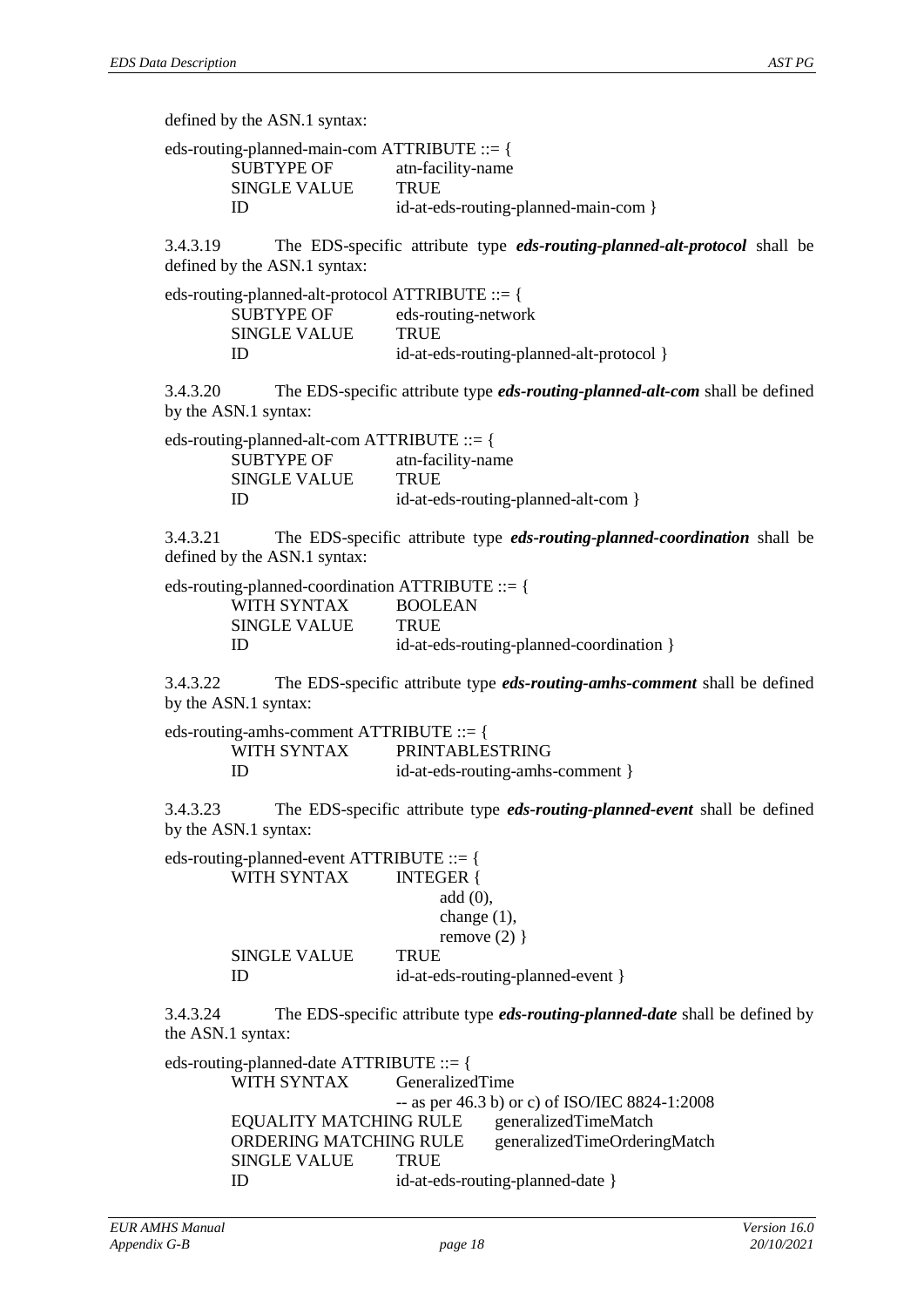3.4.3.25 The EDS-specific attribute type *eds-routing-planned-description* shall be defined by the ASN.1 syntax:

| eds-routing-planned-description ATTRIBUTE ::= { |                                         |  |
|-------------------------------------------------|-----------------------------------------|--|
| WITH SYNTAX                                     | PRINTABLESTRING                         |  |
| SINGLE VALUE                                    | <b>TRUE</b>                             |  |
| ID                                              | id-at-eds-routing-planned-description } |  |

3.4.3.26 The EDS-specific attribute type *eds-caas-entry* shall be defined by the ASN.1 syntax:

| eds-caas-entry ATTRIBUTE ::= { |                        |
|--------------------------------|------------------------|
| WITH SYNTAX                    | <b>BOOLEAN</b>         |
| SINGLE VALUE                   | <b>TRUE</b>            |
| ID                             | id-at-eds-caas-entry } |

3.4.3.27 The EDS-specific attribute type *eds-timestamp* shall be defined by the ASN.1 syntax:

eds-timestamp ATTRIBUTE ::= { WITH SYNTAX GeneralizedTime

|                        | -- as per 46.3 b) or c) of ISO/IEC 8824-1:2008 |
|------------------------|------------------------------------------------|
| EQUALITY MATCHING RULE | generalizedTimeMatch                           |
| ORDERING MATCHING RULE | generalizedTimeOrderingMatch                   |
| <b>SINGLE VALUE</b>    | <b>TRUE</b>                                    |
| Ш                      | id-at-eds-timestamp }                          |
|                        |                                                |

3.4.3.28 The EDS-specific attribute type *eds-frequency* shall be defined by the ASN.1 syntax:

| eds- frequency $\text{ATTRIBUTE} ::= \{$ |                       |
|------------------------------------------|-----------------------|
| WITH SYNTAX                              | <b>INTEGER</b>        |
| <b>SINGLE VALUE</b>                      | <b>TRUE</b>           |
| Ш                                        | id-at-eds-frequency } |

#### **3.5 Name Forms**

3.5.1 ICAO Doc 9880 Part IV [\[3\]](#page-3-1) identifies name forms of relevant basic object classes and defines name forms for ATN-specific object classes.

3.5.2 This section provides the definition of EDS-specific name forms. EDS-specific name forms shall comply with the following ASN.1 definition:

| edsRoutingAftnNameForm NAME-FORM ::= {<br><b>NAMES</b><br>ID | eds-routing-aftn<br>WITH ATTRIBUTES { eds-routing-aftn-indicators }<br>id-nf-eds-RoutingAftnNameForm } |  |
|--------------------------------------------------------------|--------------------------------------------------------------------------------------------------------|--|
|                                                              |                                                                                                        |  |
| edsRoutingCidinNameForm NAME-FORM ::= {                      |                                                                                                        |  |
| <b>NAMES</b><br>eds-routing-cidin                            |                                                                                                        |  |
|                                                              | WITH ATTRIBUTES { eds-routing-cidin-indicators }                                                       |  |
| ID                                                           | id-nf-eds-RoutingCidinNameForm }                                                                       |  |
| edsRoutingAmhsNameForm NAME-FORM ::= {                       |                                                                                                        |  |
| <b>NAMES</b>                                                 | eds-routing-amhs                                                                                       |  |
| WITH ATTRIBUTES                                              | { eds-routing-amhs-addresses }                                                                         |  |
|                                                              | id-nf-eds-RoutingAmhsNameForm }                                                                        |  |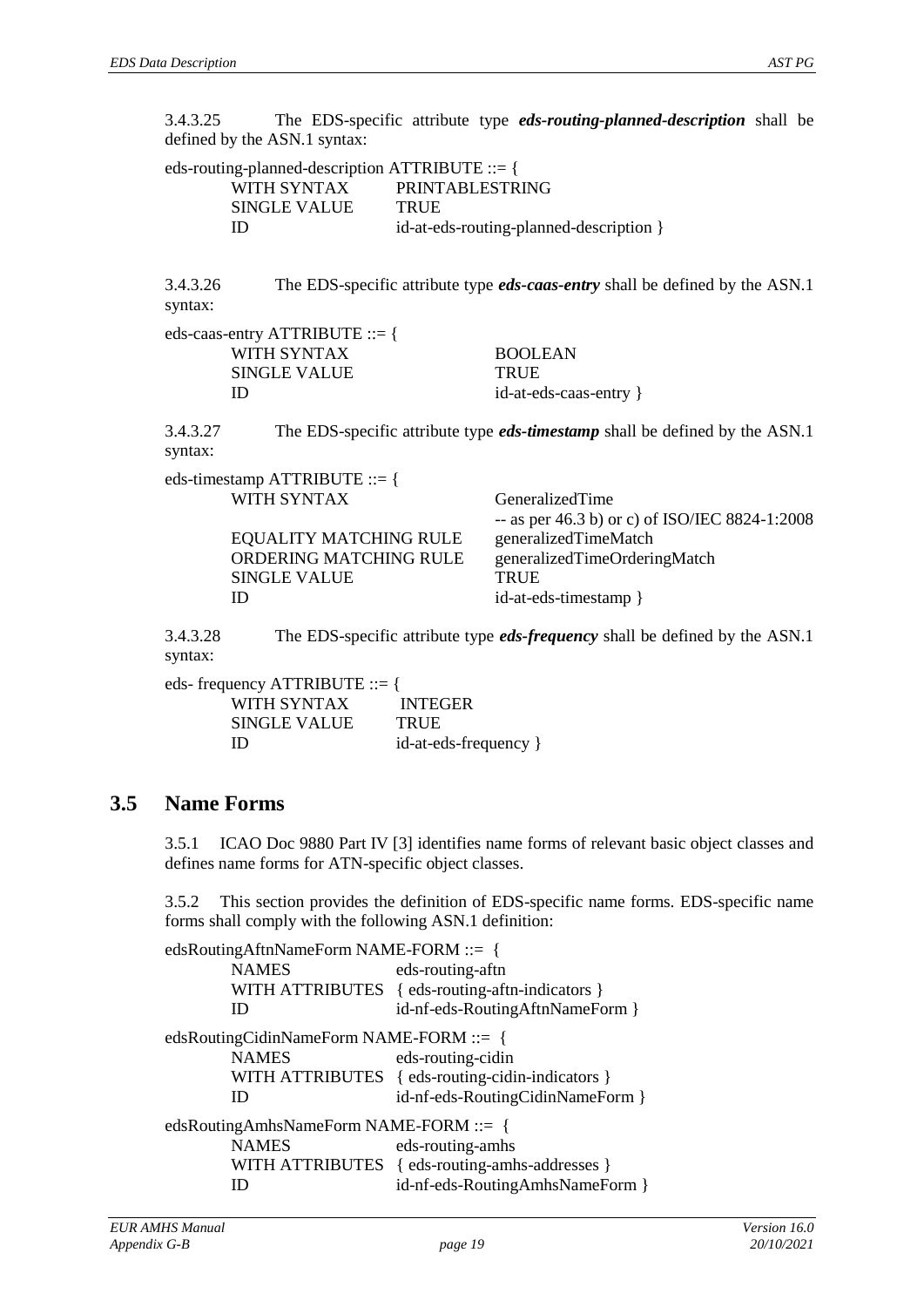# **3.6 Object Identifiers**

#### **3.6.1 Basic Object Identifiers**

3.6.1.1 Standards of the X.500 series [\[12\]](#page-3-6) contain definitions of basic object identifiers. International Standardized Profiles (ISPs) contain object identifiers of further elements such as name forms and related object identifiers.

#### **3.6.2 ATN-specific Object Identifiers**

3.6.2.1 This section lists the ATN-specific object identifiers in support of the ATSMHS which refer to the definition provided by ICAO Doc 9880 Part IV [\[3\]](#page-3-1). In case of discrepancies the subsequent definition shall prevail.

3.6.2.2 For the ATN Directory, object identifiers are allocated below the ATN Directory arc of ICAO. ICAO Doc 9880 Part IV [\[3\]](#page-3-1) defines the sub-arcs for object identifiers of object classes, attribute types and name forms by the following ASN.1 definition:

```
id-oc OBJECT IDENTIFIER ::=
\{\text{iso}(1) \text{ identified-organization}(3) \text{ i} \text{ca}(27) \text{ atn-directory}(7) \text{ oc } 0 \}
```
id-at OBJECT IDENTIFIER ::=

 $\{ \text{iso}(1) \}$  identified-organisation(3) icao(27) at n-directory(7) at 1  $\}$ 

id-nf OBJECT IDENTIFIER ::=

 $\{ \text{iso}(1) \text{ identified-organization}(3) \text{ica}(27) \text{ atn-directory}(7) \text{ nf } 2 \}$ 

3.6.2.3 Values of object class object identifiers shall comply with the following reference definition:

| id-oc-atn-AmhsUser OBJECT IDENTIFIER ::=           | $\{ id-oc 1 \}$ |
|----------------------------------------------------|-----------------|
| id-oc-atn-OrganizationalRole OBJECT IDENTIFIER ::= | $\{ id-oc 4 \}$ |
| id-oc-atn-Facility OBJECT IDENTIFIER ::=           | $\{id-oc 11\}$  |
| id-oc-atn-amhsMD OBJECT IDENTIFIER ::=             | $\{id-oc 12\}$  |
| id-oc-atn-Organization OBJECT IDENTIFIER ::=       | {id-oc 15}      |

3.6.2.4 Values of attribute type object identifiers shall comply with the following reference definition:

| id-at-atn-AF-address OBJECT IDENTIFIER ::=                   | $\{ id-at 1 \}$  |
|--------------------------------------------------------------|------------------|
| id-at-atn-PerCertificate OBJECT IDENTIFIER ::=               | $\{ id-at 2 \}$  |
| id-at-atn-DerCertificate OBJECT IDENTIFIER ::=               | $\{ id-at 3 \}$  |
| id-at-atn-amhs-direct-access OBJECT IDENTIFIER ::=           | { $id$ -at 4 }   |
| id-at-atn-facilityName OBJECT IDENTIFIER ::=                 | { $id$ -at 5 }   |
| id-at-atn-ipm-heading-extensions OBJECT IDENTIFIER ::=       | $\{ id-at 8 \}$  |
| id-at-atn-global-domain-identifier OBJECT IDENTIFIER ::=     | $\{ id-at 9 \}$  |
| id-at-atn-icao-designator OBJECT IDENTIFIER ::=              | { $id$ -at 10 }  |
| id-at-atn-Amhs-addressing-scheme OBJECT IDENTIFIER ::=       | { $id$ -at 12 }  |
| id-at-atn-AmhsMD-naming-context OBJECT IDENTIFIER ::=        | $\{ id-at 13 \}$ |
| id-at-atn-maximum-number-of-body-parts OBJECT IDENTIFIER ::= | { $id-at 14$ }   |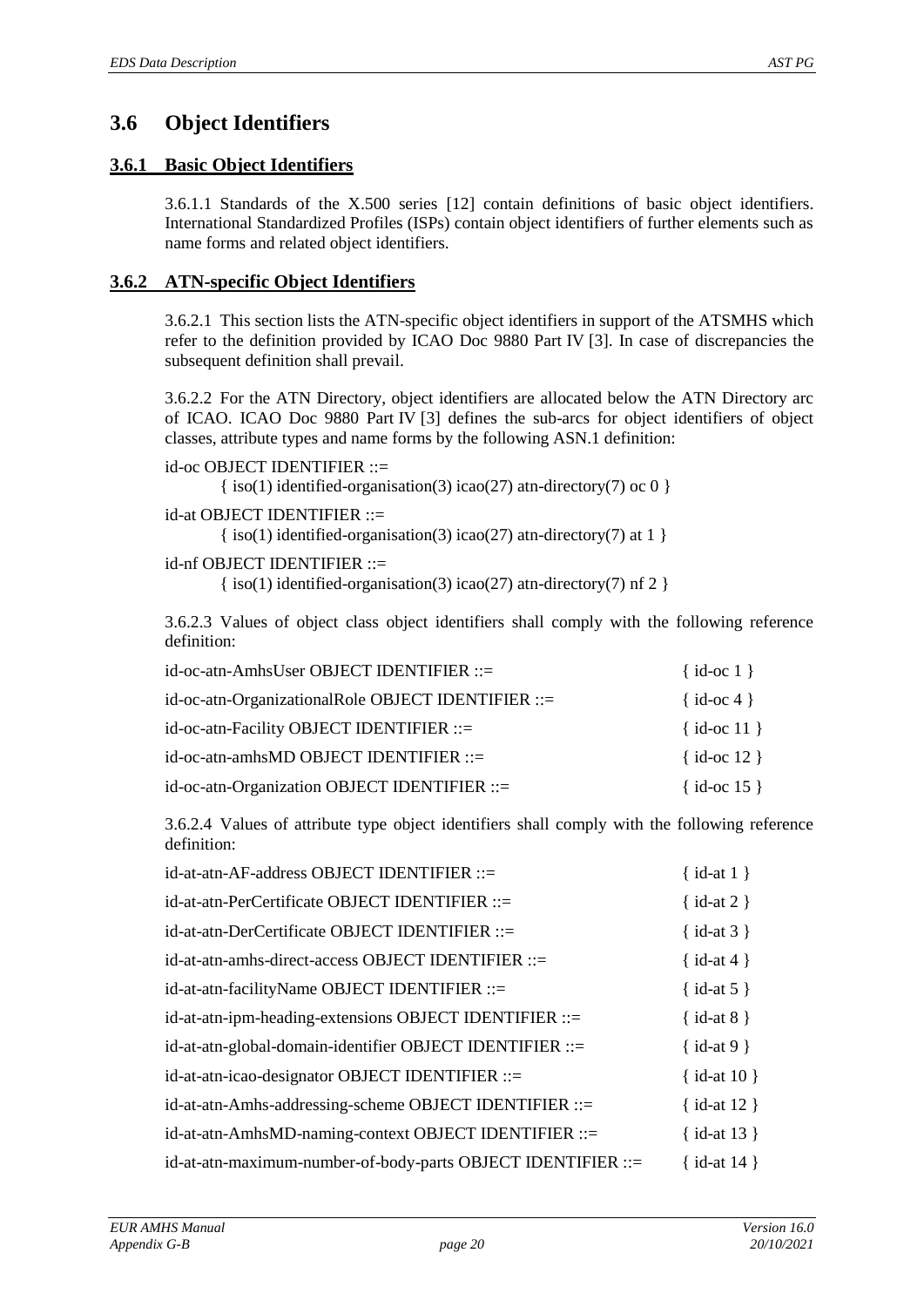| id-at-atn-maximum-text-size OBJECT IDENTIFIER ::=    | $\{ id$ -at 15 $\}$ |
|------------------------------------------------------|---------------------|
| id-at-atn-maximum-file-size OBJECT IDENTIFIER ::=    | $\{ id$ -at 16 $\}$ |
| id-at-atn-use-of-amhs-security OBJECT IDENTIFIER ::= | { id-at $17$ }      |
| id-at-atn-use-of-directory OBJECT IDENTIFIER ::=     | { id-at $18$ }      |
| id-at-atn-group-of-addresses OBJECT IDENTIFIER ::=   | {id-at $19$ }       |

3.6.2.5 Values of name form object identifiers shall comply with the following reference definition:

| id-nf-atnOrgRoleNameForm OBJECT IDENTIFIER ::=  | $\{ id\text{-nf } 2 \}$ |
|-------------------------------------------------|-------------------------|
| id-nf-atnAmhsMDNameForm OBJECT IDENTIFIER ::=   | $\{ id\text{-nf } 7 \}$ |
| id-nf-atnOrgNameForm OBJECT IDENTIFIER ::=      | $\{ id\text{-nf } 8 \}$ |
| id-nf-atnFacilityNameForm OBJECT IDENTIFIER ::= | $\{ id\text{-nf }10 \}$ |

#### **3.6.3 EDS-specific Object Identifiers**

3.6.3.1 This section provides the definition of EDS-specific object identifiers.

3.6.3.2 For the EDS, object identifiers are allocated below the ATN Directory arc of ICAO. The following sub-arcs for object identifiers of object classes, attribute types and name forms are defined by the following ASN.1 definition:

| $id$ -reg OBJECT IDENTIFIER $ ::=$<br>$\{iso(1)$ identified-organisation(3) icao(27) at n-directory(7) reg 3 $\}$<br>-- Regional Implementations                          | -- regional              |
|---------------------------------------------------------------------------------------------------------------------------------------------------------------------------|--------------------------|
| $id$ -eds OBJECT IDENTIFIER $::=$<br>$\{ \text{iso}(1) \}$ identified-organisation(3) icao(27) at n-directory(7) reg(3) eds 0 $\}$<br>-- European Directory Service (EDS) | $-$ EDS                  |
| $id\text{-}eoc$ OBJECT IDENTIFIER $ ::=$                                                                                                                                  | $\{$ id-eds eoc $0$ $\}$ |
| $id$ -eat OBJECT IDENTIFIER $ ::=$                                                                                                                                        | { id-eds eat $1$ }       |
| $id$ -enf OBJECT IDENTIFIER $ ::=$                                                                                                                                        | id-eds enf $2 \}$        |

3.6.3.3 Values of EDS-specific object class object identifiers shall comply with the following reference definition:

| id-oc-eds-collective-version OBJECT IDENTIFIER ::= | $\{$ id-eoc $0\}$        |
|----------------------------------------------------|--------------------------|
| id-oc-eds-amhs-user OBJECT IDENTIFIER ::=          | $\{ id\text{-}eoc 1 \}$  |
| id-oc-eds-routing-element OBJECT IDENTIFIER ::=    | $\{$ id-eoc 2 $\}$       |
| id-oc-eds-routing-aftn OBJECT IDENTIFIER ::=       | $\{$ id-eoc 3 $\}$       |
| $id-oc-eds$ -routing-cidin OBJECT IDENTIFIER ::=   | $\{$ id-eoc 4 $\}$       |
| id-oc-eds-routing-amhs OBJECT IDENTIFIER ::=       | $\{$ id-eoc 5 $\}$       |
| id-oc-eds-unit OBJECT IDENTIFIER ::=               | $\{$ id-eoc 6 $\}$       |
| id-oc-eds-heartbeat OBJECT IDENTIFIER ::=          | $\{ id\text{-}eoc\ 7 \}$ |

3.6.3.4 Values of EDS-specific attribute type object identifiers shall comply with the following reference definition:

id-at-eds-airac-version OBJECT IDENTIFIER ::= { id-eat 0 }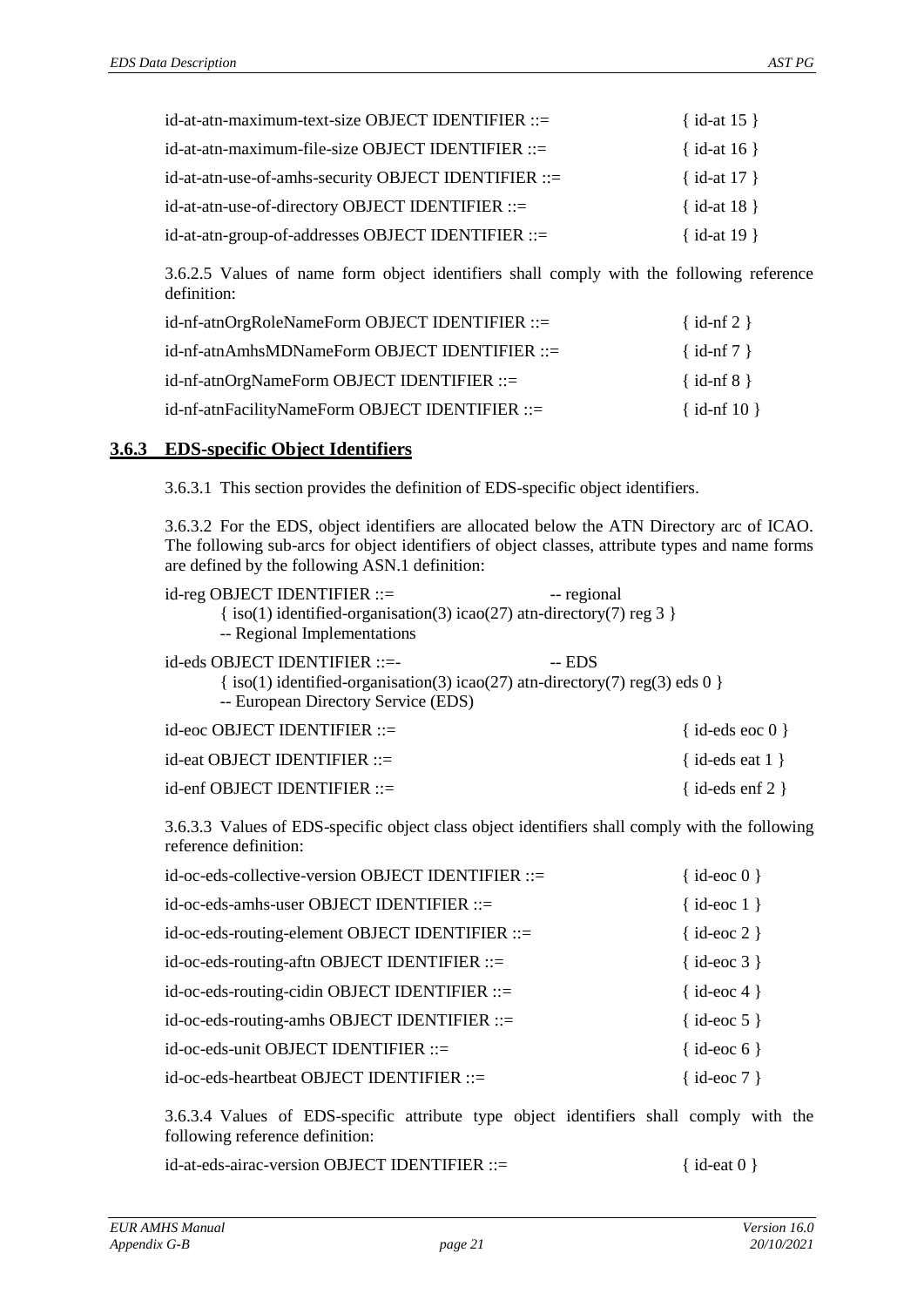| id-at-eds-routing-aftn-version- OBJECT IDENTIFIER ::=          | $\{ id$ -eat $1 \}$  |
|----------------------------------------------------------------|----------------------|
| id-at-eds-routing-cidin-version OBJECT IDENTIFIER ::=          | $\{ id$ -eat 2 $\}$  |
| id-at-eds-routing-amhs-version OBJECT IDENTIFIER ::=           | $\{ id$ -eat 3 $\}$  |
| id-at-eds-type-of-user OBJECT IDENTIFIER ::=                   | $\{ id$ -eat 4 $\}$  |
| id-at-eds-external-user OBJECT IDENTIFIER ::=                  | $\{ id$ -eat 5 $\}$  |
| id-at-eds-routing-aftn-indicators OBJECT IDENTIFIER ::=        | $\{ id$ -eat 6 $\}$  |
| id-at-eds-routing-cidin-indicators OBJECT IDENTIFIER ::=       | $\{ id$ -eat $7 \}$  |
| id-at-eds-routing-amhs-addresses OBJECT IDENTIFIER ::=         | $\{ id$ -eat $8 \}$  |
| id-at-eds-routing-network OBJECT IDENTIFIER ::=                | $\{ id$ -eat 9 $\}$  |
| id-at-eds-routing-existing-main-protocol OBJECT IDENTIFIER ::= | $\{ id$ -eat 10 $\}$ |
| id-at-eds-routing-existing-main-com OBJECT IDENTIFIER ::=      | $\{ id$ -eat $11 \}$ |
| id-at-eds-routing-existing-alt-protocol OBJECT IDENTIFIER ::=  | $\{ id$ -eat 12 $\}$ |
| id-at-eds-routing-existing-alt-com OBJECT IDENTIFIER ::=       | $\{ id$ -eat 13 $\}$ |
| id-at-eds-routing-existing-coordination OBJECT IDENTIFIER ::=  | $\{ id$ -eat 14 $\}$ |
| id-at-eds-routing-planned-main-protocol OBJECT IDENTIFIER ::=  | { id-eat $15$ }      |
| id-at-eds-routing-planned-main-com OBJECT IDENTIFIER ::=       | $\{$ id-eat 16 }     |
| id-at-eds-routing-planned-alt-protocol OBJECT IDENTIFIER ::=   | $\{ id$ -eat 17 $\}$ |
| id-at-eds-routing-planned-alt-com OBJECT IDENTIFIER ::=        | $\{ id$ -eat 18 }    |
| id-at-eds-routing-planned-coordination OBJECT IDENTIFIER ::=   | { id-eat 19 }        |
| id-at-eds-routing-planned-event OBJECT IDENTIFIER ::=          | $\{$ id-eat 20 }     |
| id-at-eds-routing-planned-date OBJECT IDENTIFIER ::=           | $\{ id$ -eat 21 $\}$ |
| id-at-eds-routing-planned-description OBJECT IDENTIFIER ::=    | { id-eat 22 }        |
| id-at-eds-routing-amhs-comment OBJECT IDENTIFIER ::=           | $\{ id$ -eat 23 $\}$ |
| id-at-eds-caas-entry OBJECT IDENTIFIER ::=                     | $\{ id$ -eat 24 $\}$ |
| id-at-eds-timestamp OBJECT IDENTIFIER ::=                      | { $id$ -eat 25 }     |
| id-at-eds-frequency OBJECT IDENTIFIER ::=                      | $\{$ id-eat 26 }     |

3.6.3.5 Values of EDS-specific name form object identifiers shall comply with the following reference definition:

| id-nf-eds-RoutingAftnNameForm OBJECT IDENTIFIER ::=  | $\{ id\text{-}enf 0 \}$ |
|------------------------------------------------------|-------------------------|
| id-nf-eds-RoutingCidinNameForm OBJECT IDENTIFIER ::= | $\{ id\text{-}enf 1 \}$ |
| id-nf-eds-RoutingAmhsNameForm OBJECT IDENTIFIER ::=  | $\{ id\text{-}enf 2 \}$ |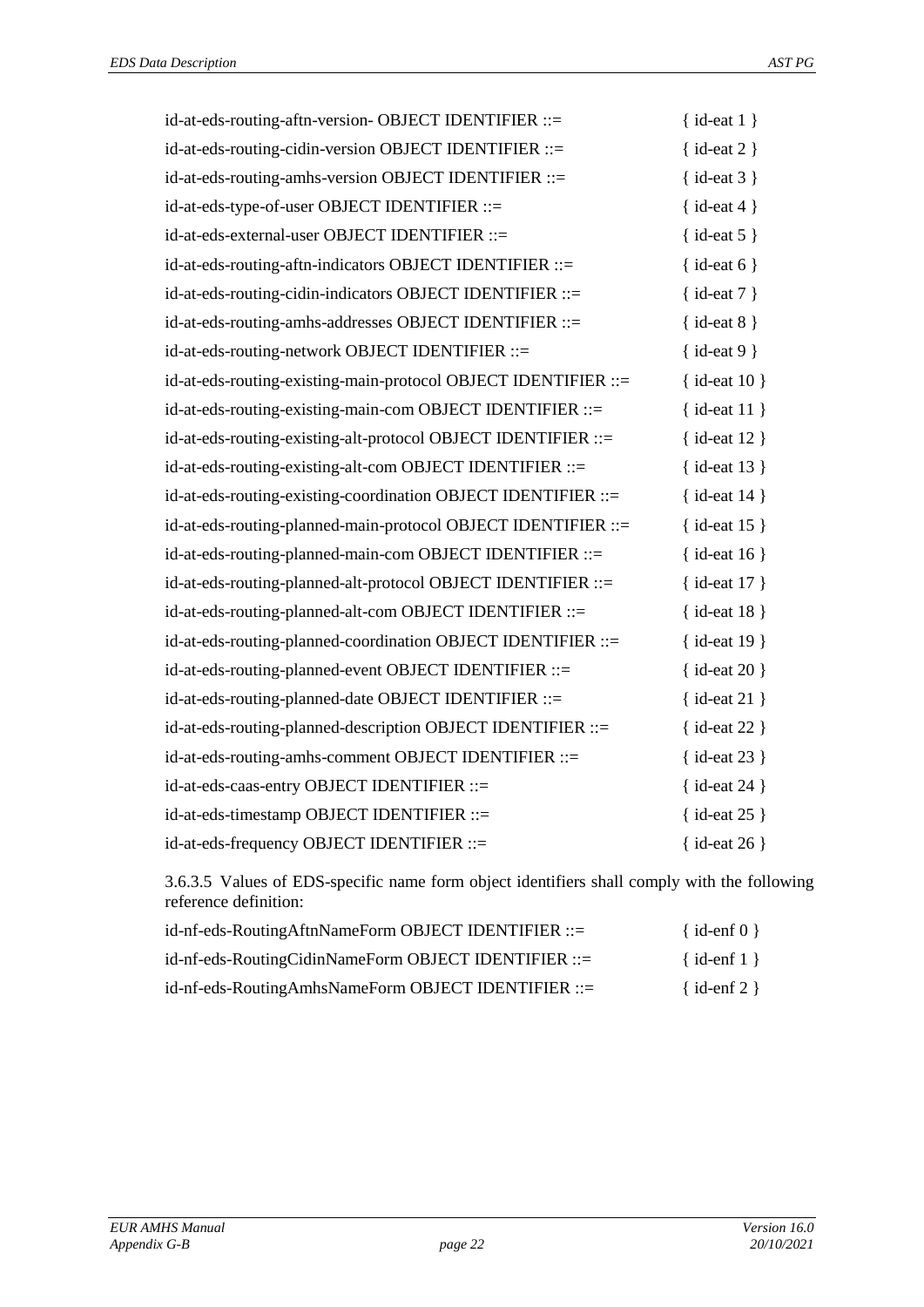# <span id="page-22-0"></span>**4 Mapping of Information AMC – EDS**

## **4.1 AMHS MD Register**

4.1.1 The information of the ICAO Register of AMHS Management Domains (ICAO-MD Registry) is maintained by AMC and originates from the AMC address management function (AMHS MD Register).

4.1.2 The AMHS MD Register is represented by a base entry of standard object class *organization* with the naming attribute *organizationName* taking the fixed value "ICAO-MD-Registry" and its subordinate entries.

4.1.3 The AMHS MD Register includes at least one entry for each State or Organisation of ATN-specific object class *atn-amhsMD*.

4.1.4 In addition to well-formed ICAO designators such as four character location indicators, the attribute type *atn-icao-designator* may take one of the values 'ORG1', 'ORG2' to 'ORG9' in case the entry represents a State or Organisation external to the Aeronautical Fixed Services (AFS).

## **4.2 States and Organisation**

4.2.1 Base entries of States and Organisations are allocated on top-level of the respective Managed Area. States are represented by entries of standard object class *country* and Organisations are represented by entries of standard object class *organization*.

# **4.3 CAAS Mapping Information**

4.3.1 The CAAS mapping information is maintained by AMC and originates from the AMC CAAS tables.

4.3.2 Below the States' and Organisations' base entries, the CAAS mapping information is held using entries of ATN-specific object class *atn-organization*.

4.3.3 In order to enable restoration of a table corresponding to the AMC CSV MD look-up export the EDS-specific object class *eds-unit,* the EDS-specific attribute type *eds-caas-entry*, as well as the respective OID values have been defined.

## **4.4 AMHS User Addresses and Capabilities**

4.4.1 The AMHS user addresses and capabilities are maintained by AMC and originate from the AMC user addresses and user capabilities tables.

4.4.2 An AMHS user is represented by an entry of ATN-specific object class *atnorganizational-role* with an EDS-specific, auxiliary object class *eds-amhs-user.* The object class *atn-organizational-role* is derived from the standard object class *organizationalRole*. The EDS-specific object class *eds-amhs-user* is derived from the ATN-specific object class *atn-amhs-user*.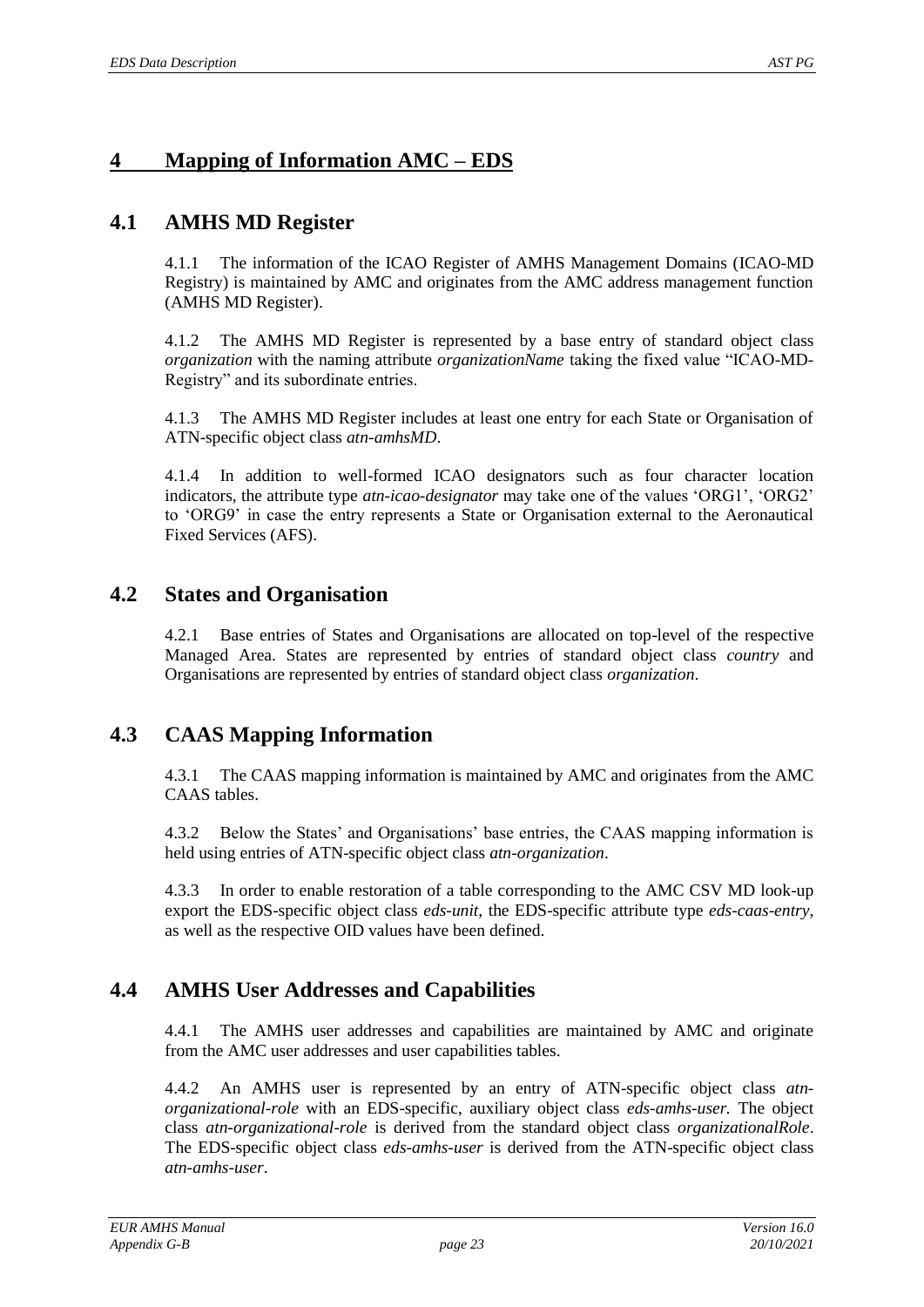4.4.3 It is noted that ICAO EUR Doc 021 (ATS Messaging Management Manual) [\[6\]](#page-3-5) describes the capabilities of AMHS users by profiles and the related AMC CSV export denotes the capabilities of AMHS users by the corresponding profile name (e.g. A64+F2048- EA-DIR). In contrast, the ATN Directory and EDS express individual capabilities of AMHS users by corresponding attribute/value pairs (e.g. attribute types *atn-maximum-number-ofbody-parts*, *atn-maximum-text-size*, *eds-type-of-user*, etc.).

4.4.4 The user short name managed by AMC is provided as the value of the attribute type *description*, which is an element of the standard object class *organizationalRole*.

# **4.5 COM Centres**

4.5.1 COM Centres are represented by entries of ATN-specific object class *atn-facility* allocated below the respective State or Organisation operating the COM Centre.

# **4.6 Routing Information**

4.6.1 The routing information of a COM Centre is allocated below the entry of the respective COM Centre and is represented by entries of

- EDS-specific object class *eds-routing-aftn* for the AFTN;
- EDS-specific object class *eds-routing-cidin* for the CIDIN; and
- EDS-specific object class *eds-routing-amhs* for the AMHS.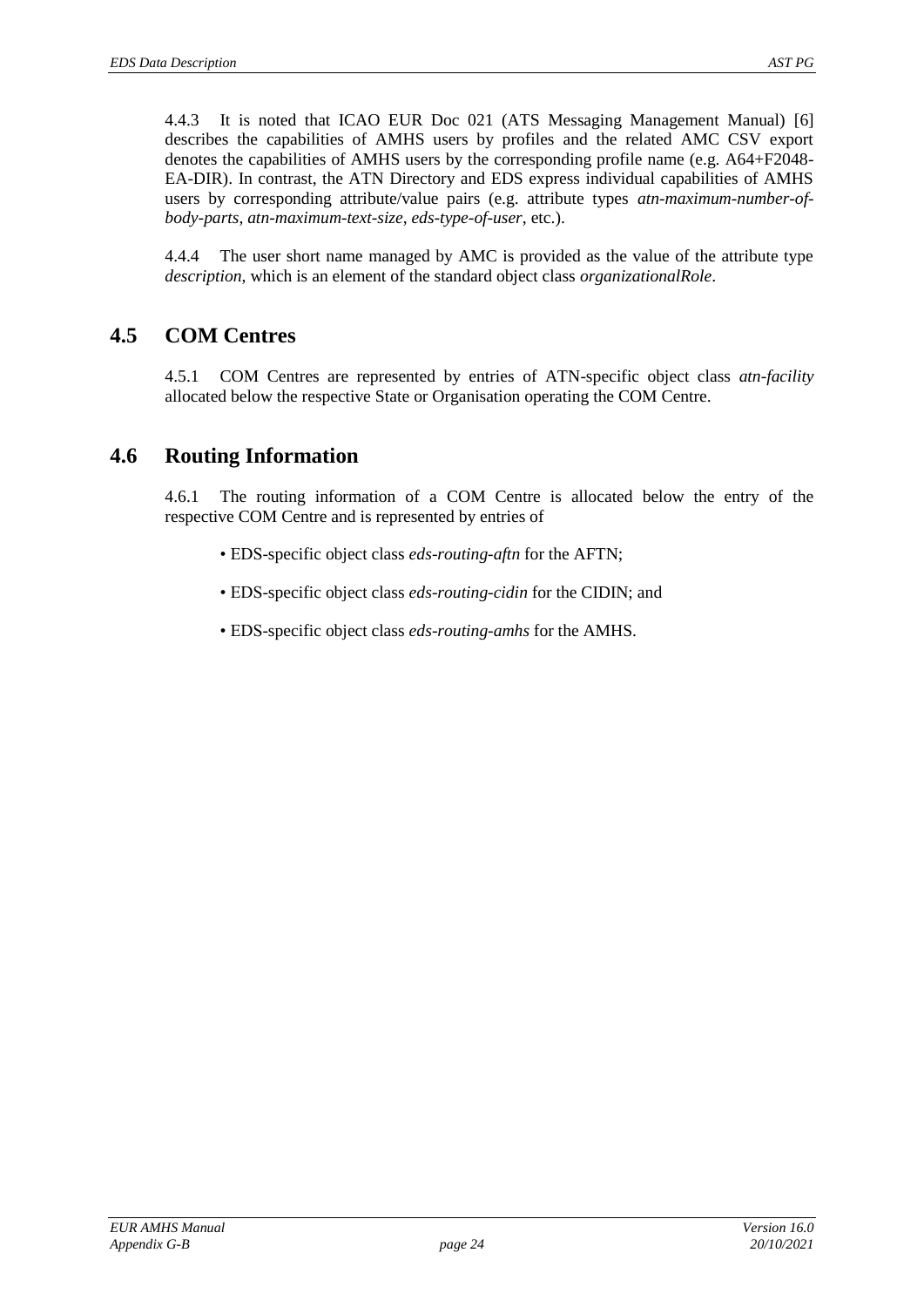# <span id="page-24-0"></span>**5 Example of EDS Information Use**

## **5.1 AFTN/AMHS Gateway**

5.1.1 The Message Transfer and Control Unit (MTCU) of the AFTN/AMHS Gateway needs to perform address conversion between AF- and MF-addresses and determine the AMHS user capabilities.

5.1.2 ICAO Doc 9880 Part II [\[2\]](#page-3-4) describes the conversion of addresses using tables. This section outlines one potential way for conversion of addresses using the EDS following the principles set out by ICAO Doc 9880 Part II. It is noted that there might be other ways of achieving identical results.

#### *AFTN to AMHS address conversion*

5.1.3 The address conversion of AF- into MF-addresses comes in up to three steps which might also be used for the reverse address lookup for address conversion of MF- to AFaddresses:

- Check for availability of individual information for a specific AMHS user.
- Determine the AMHS MD of this user, the associated Global Domain Identifier (GDI), addressing scheme and naming context.
- Determine the X.400 O/R address attribute organization in order to complete the AMHS MF-address of the user.

5.1.4 First, the EDS is searched below the base entries of States and Organisations for an individual entry of object class *atn-organizational-role* with an associated object class *edsamhs-user.* The matching criteria is an entry of object class *eds-amhs-user* including an attribute type *atn-AF-address* taking the value of the full AF-address. If an entry matches the criteria, the value of attribute type *mhs-or-addresses is read* and address conversion is successfully terminated, otherwise the next step is followed.

5.1.5 If no individual entry exists, the address conversion follows the algorithmic mapping of addresses. Starting with seven characters of the AF-address down to two (ICAO designators), the AMHS MD Register is searched for an entry with a value of the attribute type *atn-icao-designator* matching the ICAO designators determined from the AF-address. If no matching entry could be determined, the address conversion terminates unsuccessfully; otherwise the values of the attribute types *atn-global-domain-identifier* and the *atn-amhsaddressing-scheme* are read. If the addressing scheme identified by the value of the attribute type *atn-amhs-addressing-scheme* corresponds to the XF addressing scheme, the address conversion is successfully terminated; otherwise the value of the attribute type *atn-amhsMDnaming-context* is read and next step is followed.

5.1.6 A search within the State's or Organisation's entries indicated by the value of the attribute type *atn-amhsMD-naming-context* is initiated, for the mapping of the location indicator into the geographical unit. In order to meet the use of wildcards in CAAS mapping information, the values of the attribute type *organizationName* of object class *organization* are searched for the location indicator of the AF-address starting with all four characters down to one. If a match could be determined with a value for attribute type *eds-caas-entry* set to true, the value of the attribute type *atn-facility-name* is read and conversion is successfully terminated; otherwise the search is unsuccessfully terminated.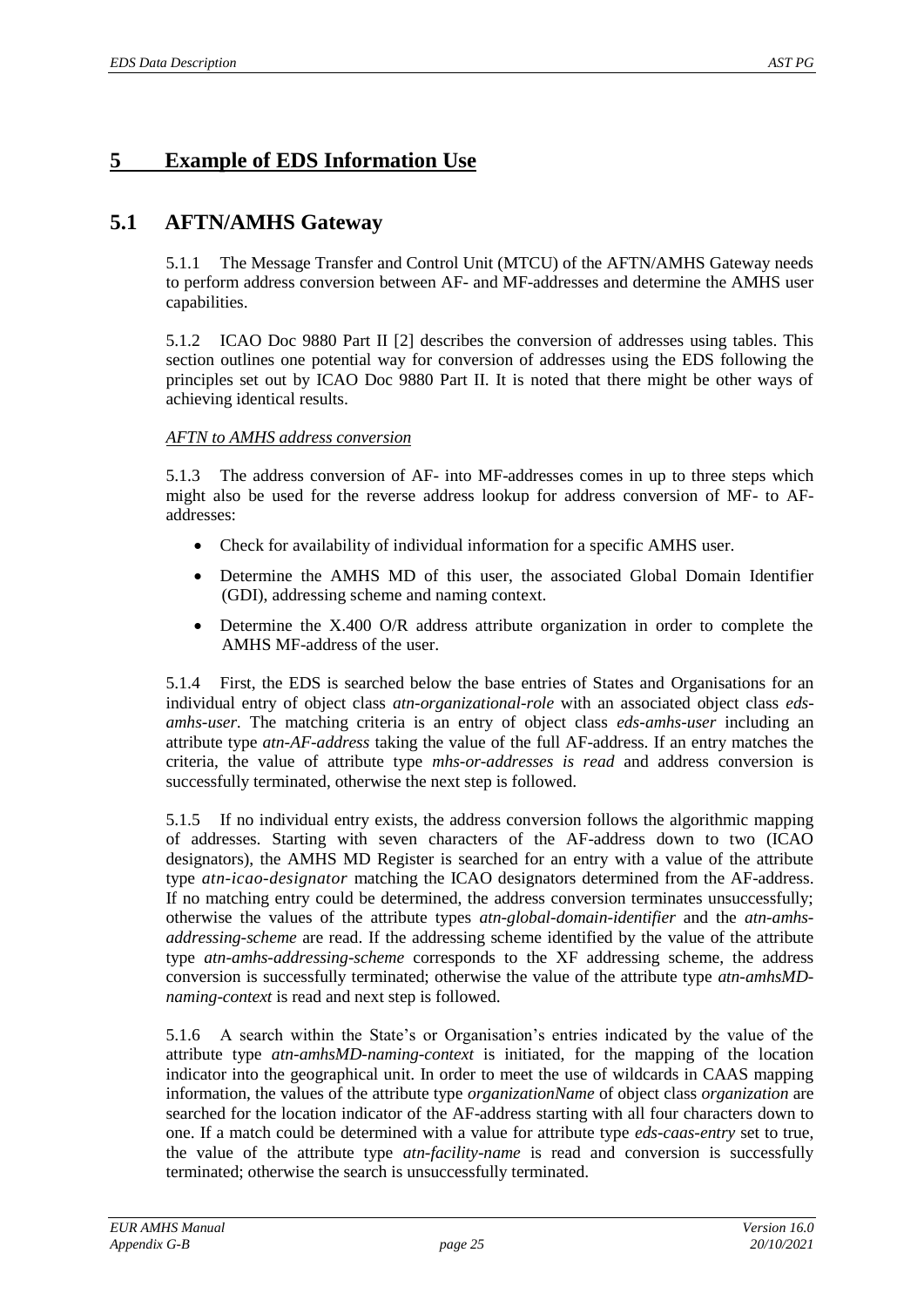5.1.7 In case of successful termination in the first step, the MF-address is determined by the value of the attribute type *mhs-or-addresses*; otherwise the X.400 address attributes *countryname*, *administration-domain-name* and *private-domain-name* are determined by the stored GDI and the MF-address is completed depending on the addressing scheme as follows:

- XF addressing scheme: the X.400 address attribute *organization-name* is set to the fixed value "AFTN" and the first element of the X.400 address attribute *organizational-unit-names* is set to the value of the AF-address.
- CAAS addressing scheme: the X.400 address attribute *organization-name* is set to the value determined by the EDS attribute type *atn-facility-name*, the first element of the X.400 address attribute *organizational-unit-names* is set to the value of the 4 character location indicator of the AF-address and the X.400 address attribute *common-name* is set to the full, 8-character, AMHS AF-address.

#### *AMHS User Capability*

5.1.8 In order to determine the appropriate format of the AMHS message, the MTCU needs to determine the AMHS user capabilities of the intended recipients. Section 5.2 describes how user capabilities may be determined.

#### **5.2 ATS Message User Agent**

5.2.1 In support of the Extended ATS Message Handling Service an ATS Message User Agent needs to determine through its DUA the capabilities of the AMHS recipient(s) prior to encoding the AMHS message. The capabilities are used to determine the level of the service supported by the AMHS recipient(s) and to generate the AMHS message according to the common, minimum level of support.

#### *Determination of AMHS User Capabilities*

5.2.2 According to ICAO Doc 9880 Part II [2], an AMHS user supporting the Extended ATS Message Handling Service is identified by its MF-address and additionally by its Directory name which is a distinguished name. However, in case the Directory name is not available, it could be determined by searching the EDS for a match of the recipient's MFaddress.

5.2.3 In order to determine the capabilities of an AMHS user, a simple read operation using his Directory name is sufficient. In case the read operation reports success, the attribute types of the object class *eds-/atn-amhs-user* deliver the user's capabilities; otherwise capabilities of the user are not available in EDS. Please refer to ICAO EUR Doc 021 (EUR ATS Messaging Management Manual, Appendix D) [\[6\]](#page-3-5) for a list of capabilities defined for AMHS users.

5.2.4 The type and individual capabilities of an AMHS user are determined from the attribute types as given i[n Table 1.](#page-26-0)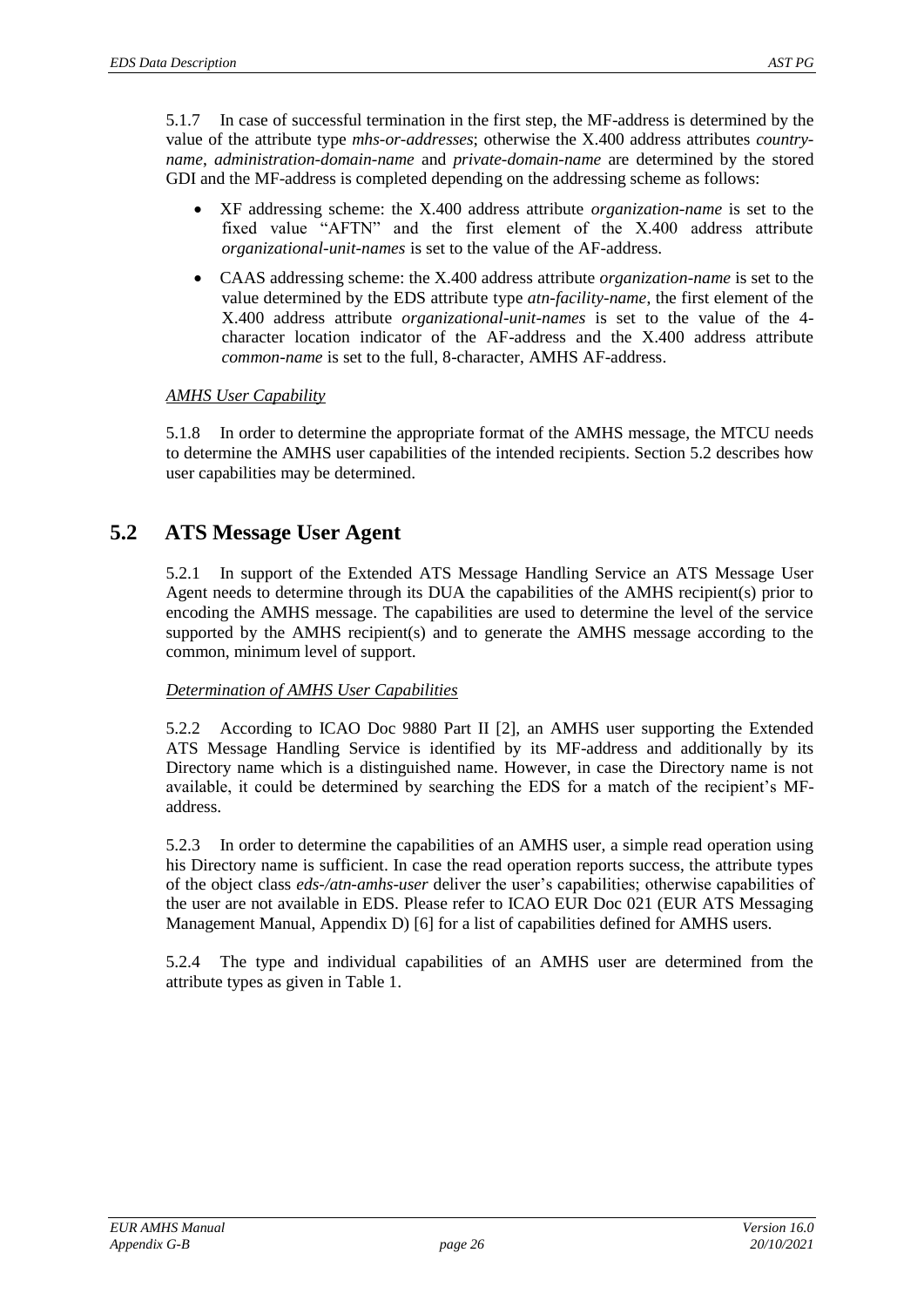| <b>Attribute Type</b>                | <b>Description</b>                                                                                                                                                                                                                                                                                                                                                                                              |
|--------------------------------------|-----------------------------------------------------------------------------------------------------------------------------------------------------------------------------------------------------------------------------------------------------------------------------------------------------------------------------------------------------------------------------------------------------------------|
| eds-type-of-user                     | Type of user as defined in ICAO EUR Doc 021<br>(ATS Messaging Management Manual) [6] being an<br>individual AMHS user (elementary address), a<br>distribution list, or a group of several addresses. The<br>distinction between direct and indirect AMHS users<br>can be determined by means of the attribute type atn-<br>amhs-direct-access. In absence of this attribute an<br>individual address is assumed |
| eds-external-user                    | Identification of AMHS users external to the AFS.<br>In absence or set to false, the AMHS user is<br>considered part of the AFS                                                                                                                                                                                                                                                                                 |
| atn-ipm-heading-extensions           | Support of the AMHS IPM Heading Extensions<br>Functional Group (IHE FG) if set to true.                                                                                                                                                                                                                                                                                                                         |
| atn-amhs-direct-access               | Indication of direct AMHS user if set to true;<br>otherwise indication of indirect AMHS user.                                                                                                                                                                                                                                                                                                                   |
| mhs-maximum-content-<br>length       | Maximum deliverable content length given in<br>number of octets.                                                                                                                                                                                                                                                                                                                                                |
| mhs-acceptable-eits                  | Attribute type is for further study.                                                                                                                                                                                                                                                                                                                                                                            |
| mhs-exclusively- acceptable-<br>eits | Supported Encoded Information Types (EITs).<br>Value specification may be repeated<br>(multi-<br>valued). Values are Object Identifiers (OIDs).                                                                                                                                                                                                                                                                 |
|                                      | See below for further details.                                                                                                                                                                                                                                                                                                                                                                                  |
| atn-maximum-number-<br>body-parts    | of- Maximum number of body parts supported by the<br>AMHS user; no limitation assumed if absent.                                                                                                                                                                                                                                                                                                                |
| atn-maximum-text-size                | Maximum number of characters in textual body part<br>types supported by the AMHS user; no limitation                                                                                                                                                                                                                                                                                                            |
| atn-maximum-file-size                | Maximum number of octets transferred in a File<br>Transfer Body Part (FTBP) supported by the AMHS<br>user; no limitation assumed if absent                                                                                                                                                                                                                                                                      |
| atn-use-of-amhs-security             | Indication of support of the AMHS security<br>functional group (SEC FG) by the AMHS user if<br>present and set to true                                                                                                                                                                                                                                                                                          |
| atn-use-of-directory                 | Indication of support of Use of Directory<br>functional group (DIR FG) by the AMHS user if<br>present and set to true                                                                                                                                                                                                                                                                                           |

#### *Table 1: User Capabilities*

<span id="page-26-0"></span>5.2.5 The optional attribute type *mhs-exclusively-acceptable-eits* is a list of Object Identifiers (OIDs) representing the user's capabilities with regard to different types of information. Following OID values are used to indicate the user's support of content types.

| <b>Capability</b> | <b>Object Identifier Values</b> |
|-------------------|---------------------------------|
| IA5 Text          | $2.6.3.4.2$ (ia5-text)          |